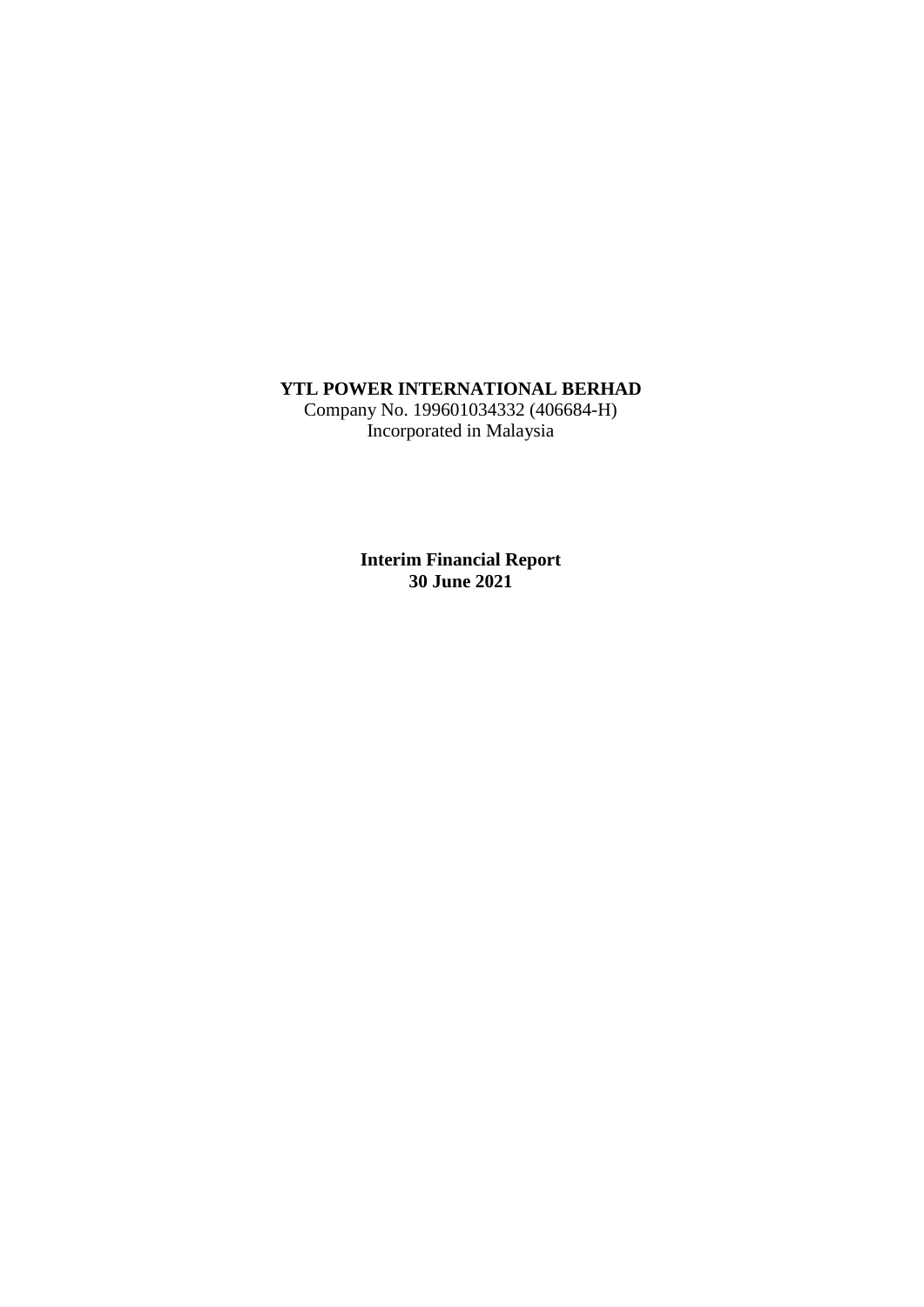# **YTL POWER INTERNATIONAL BERHAD**

Company No. 199601034332 (406684-H) Incorporated in Malaysia

# **Interim Financial Report 30 June 2021**

**Page No.**

| <b>Condensed Consolidated Income Statement</b>                  |         |
|-----------------------------------------------------------------|---------|
| <b>Condensed Consolidated Statement of Comprehensive Income</b> | 2       |
| <b>Condensed Consolidated Statement of Financial Position</b>   | $3 - 4$ |
| <b>Condensed Consolidated Statement of Changes in Equity</b>    | $5 - 6$ |
| <b>Condensed Consolidated Statement of Cash Flows</b>           | $7 - 8$ |
| <b>Notes to the Interim Financial Report</b>                    | $-26$   |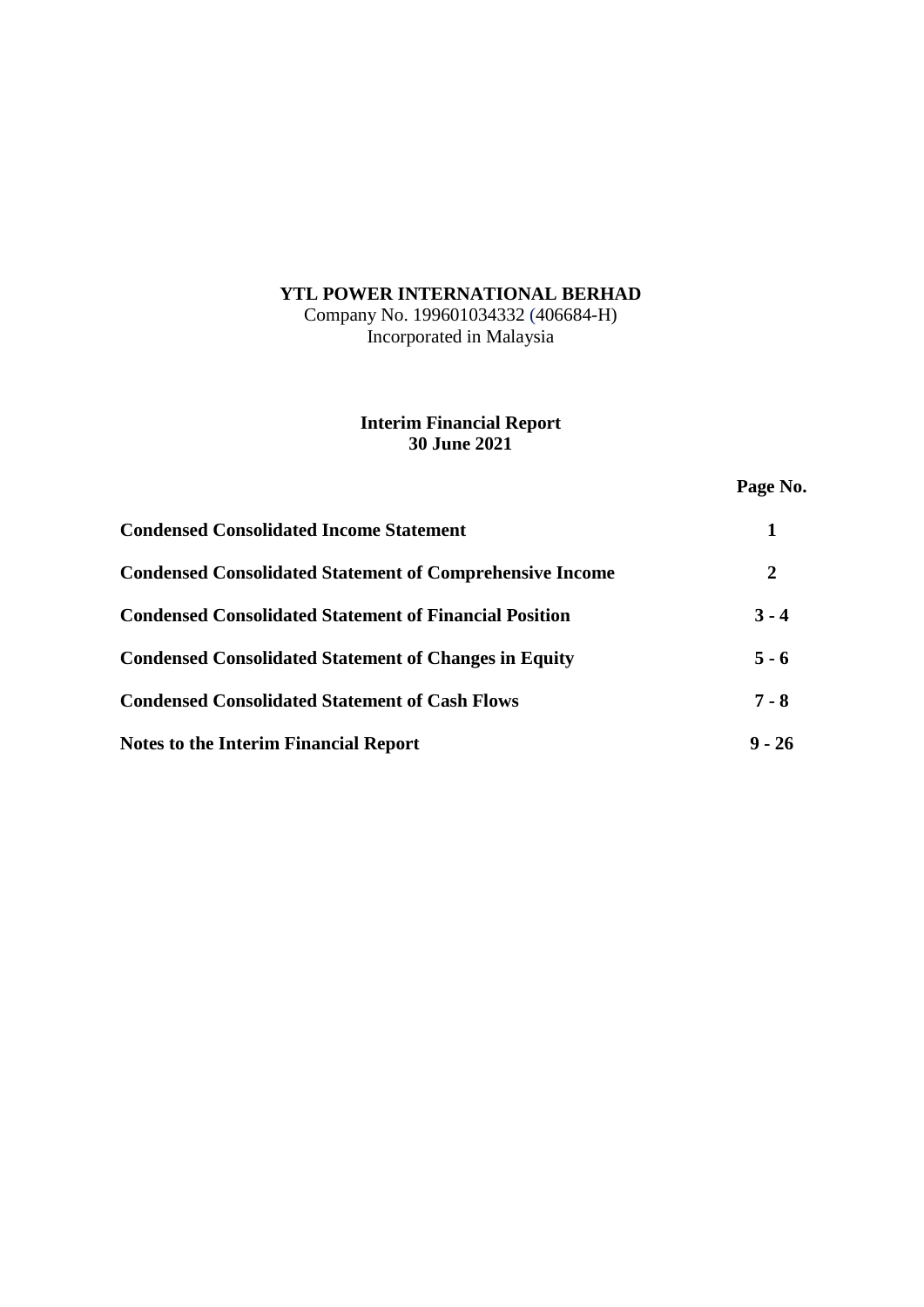### **INTERIM FINANCIAL REPORT**

Interim financial report on consolidated results for the financial year ended 30 June 2021.

The figures have not been audited.

### **CONDENSED CONSOLIDATED INCOME STATEMENT**

|                                                                             | <b>CURRENT</b>                | <b>INDIVIDUAL QUARTER</b><br><b>PRECEDING</b><br><b>YEAR</b> | <b>CUMULATIVE QUARTER</b>                     |                               |  |
|-----------------------------------------------------------------------------|-------------------------------|--------------------------------------------------------------|-----------------------------------------------|-------------------------------|--|
|                                                                             | <b>QUARTER</b>                | YEAR CORRESPONDING<br><b>QUARTER</b>                         | <b>12 MONTHS ENDED</b>                        |                               |  |
|                                                                             | 30.6.2021<br><b>RM'000</b>    | 30.6.2020<br><b>RM'000</b>                                   | 30.6.2021<br><b>RM'000</b>                    | 30.6.2020<br><b>RM'000</b>    |  |
| Revenue                                                                     | 3,026,903                     | 2,291,570                                                    | 10,782,762 10,637,177                         |                               |  |
| Cost of sales                                                               | (2,759,299)                   | (2,046,472)<br>_______________                               | (9,342,362)<br>_______________                | (9,131,216)                   |  |
| Gross profit                                                                | 267,604                       | 245,098                                                      | 1,440,400                                     | 1,505,961                     |  |
| Other operating income                                                      | 199,187                       | 61,825                                                       | 302,415                                       | 131,875                       |  |
| Other operating expenses                                                    | (172,995)                     | (106, 929)                                                   | (520,061)                                     | (583,200)                     |  |
| Profit from operations                                                      | _______________<br>293,796    | ----------------<br>199,994                                  | _______________<br>1,222,754                  | ---------------<br>1,054,636  |  |
| Finance costs                                                               | (241, 863)                    |                                                              | $(247, 480)$ $(952, 293)$                     | (1,083,661)                   |  |
| Share of profits of investments<br>accounted for using the equity<br>method | 100,513                       | 146,889                                                      | 365,996                                       | 454,216                       |  |
| Profit before taxation                                                      | 152,446                       |                                                              | 99,403 636,457 425,191                        |                               |  |
| Taxation                                                                    | (614, 656)<br>_______________ | (192, 444)<br>---------------                                | (735, 116)<br>---------------                 | (297, 487)<br>--------------- |  |
| (Loss)/Profit for the period/year                                           | (462,210)<br>=========        | (93,041)<br>=========                                        | (98, 659)<br>=========                        | 127,704<br>$=$ ========       |  |
| <b>Attributable to:</b>                                                     |                               |                                                              |                                               |                               |  |
| Owners of the parent                                                        | (486, 695)                    | (140,778)                                                    | (143,065)                                     | 67,638                        |  |
| Non-controlling interests                                                   | 24,485                        | 47,737                                                       | 44,406                                        | 60,066                        |  |
|                                                                             | (462, 210)<br>$=$ ========    | (93,041)<br>=========                                        | (98, 659)<br>=========                        | 127,704<br>$=$ ========       |  |
| (Loss)/Earnings per share attributable<br>to owners of the parent           |                               |                                                              |                                               |                               |  |
| Basic/Diluted (sen)                                                         | (6.01)<br>$=$ ========        | (1.83)<br>$=$ $=$ $=$ $=$ $=$ $=$ $=$ $=$ $=$                | (1.80)<br>$=$ $=$ $=$ $=$ $=$ $=$ $=$ $=$ $=$ | 0.88<br>=========             |  |
|                                                                             |                               |                                                              |                                               |                               |  |

The Condensed Consolidated Income Statement should be read in conjunction with the audited annual financial statements for the year ended 30 June 2020 and the accompanying explanatory notes attached to the interim financial statements.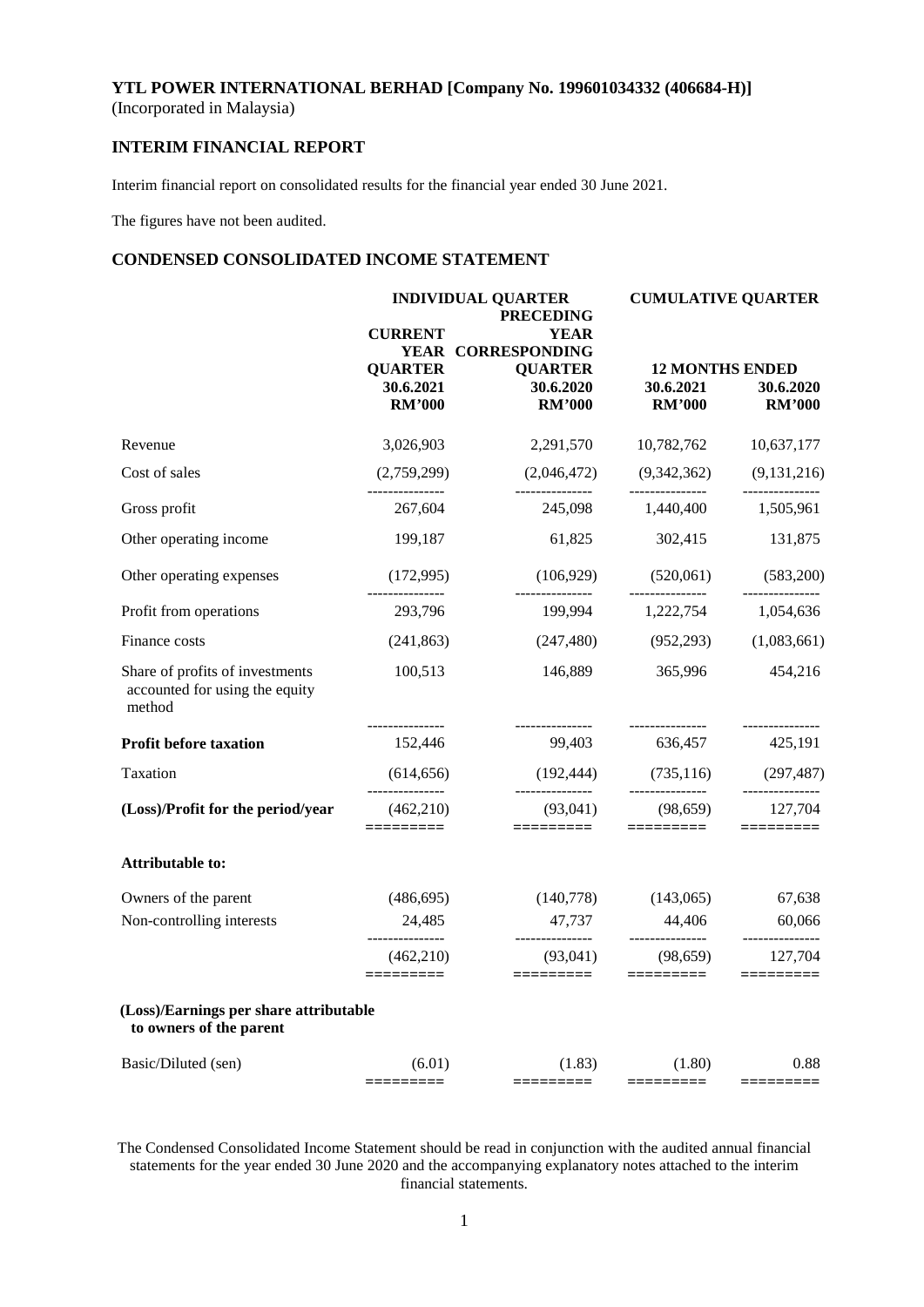# **INTERIM FINANCIAL REPORT**

# **CONDENSED CONSOLIDATED STATEMENT OF COMPREHENSIVE INCOME**

|                                                                                                 | <b>INDIVIDUAL QUARTER</b><br><b>PRECEDING</b> |                                              | <b>CUMULATIVE QUARTER</b>                            |                            |  |
|-------------------------------------------------------------------------------------------------|-----------------------------------------------|----------------------------------------------|------------------------------------------------------|----------------------------|--|
|                                                                                                 | <b>CURRENT</b>                                | <b>YEAR</b><br>YEAR CORRESPONDING            |                                                      |                            |  |
|                                                                                                 | <b>QUARTER</b><br>30.6.2021<br><b>RM'000</b>  | <b>QUARTER</b><br>30.6.2020<br><b>RM'000</b> | <b>12 MONTHS ENDED</b><br>30.6.2021<br><b>RM'000</b> | 30.6.2020<br><b>RM'000</b> |  |
| (Loss)/Profit for the period/year                                                               | (462,210)                                     | (93,041)                                     | (98, 659)                                            | 127,704                    |  |
| Other comprehensive income/(loss):                                                              |                                               |                                              |                                                      |                            |  |
| Items that will not be reclassified<br>subsequently to income statement:                        |                                               |                                              |                                                      |                            |  |
| Financial assets at fair value through<br>other comprehensive income<br>Re-measurement of post- | (262)                                         | (6,508)                                      | (6,169)                                              | (26, 699)                  |  |
| employment benefit obligations:<br>- Subsidiaries<br>- Associates and joint ventures            | 347,652<br>6,971                              | (181,506)<br>(663)                           | 347,652<br>6,971                                     | (181, 506)<br>(663)        |  |
| Items that may be reclassified<br>subsequently to income statement:                             |                                               |                                              |                                                      |                            |  |
| Cash flow hedges:                                                                               |                                               |                                              |                                                      |                            |  |
| - Subsidiaries<br>- Associates and joint ventures<br>Currency translation differences:          | 65,089<br>41,220                              | 233,339<br>98,539                            | 412,410<br>41,220                                    | (157, 396)<br>(6,626)      |  |
| - Subsidiaries<br>- Associates and joint ventures                                               | 30,687<br>(7, 456)                            | 187,043<br>37,064                            | 546,309<br>(23,243)                                  | 50,100<br>64,435           |  |
| Other comprehensive<br>income/(loss) for the period/year,                                       | ---------------                               | ---------------                              | ---------------                                      | ---------------            |  |
| net of tax                                                                                      | 483,901                                       | 367,308                                      | 1,325,150                                            | (258, 355)                 |  |
| <b>Total comprehensive</b><br>income/(loss) for the period/year                                 | 21,691<br>=========                           | 274,267<br>$=$ ========                      | 1,226,491<br>$=$ ========                            | (130,651)<br>=========     |  |
| <b>Attributable to:</b>                                                                         |                                               |                                              |                                                      |                            |  |
| Owners of the parent                                                                            | (2,171)                                       | 228,685                                      | 1,199,991                                            | (215, 189)                 |  |
| Non-controlling interests                                                                       | 23,862                                        | 45,582                                       | 26,500                                               | 84,538                     |  |
|                                                                                                 | 21,691<br>=========                           | 274,267<br>=========                         | 1,226,491<br>=========                               | (130, 651)<br>=========    |  |
|                                                                                                 |                                               |                                              |                                                      |                            |  |

The Condensed Consolidated Statement of Comprehensive Income should be read in conjunction with the audited annual financial statements for the year ended 30 June 2020 and the accompanying explanatory notes attached to the interim financial statements.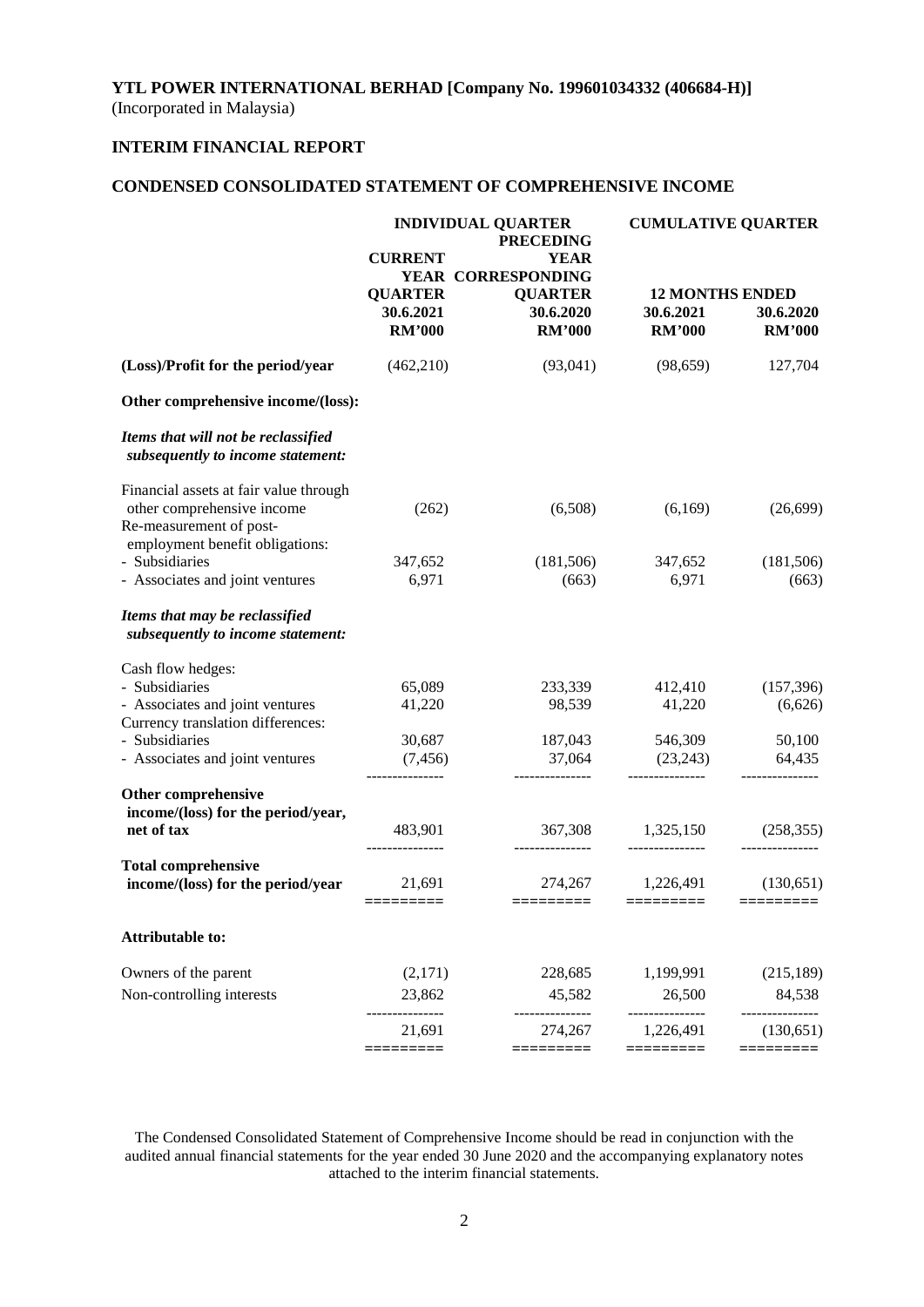# **INTERIM FINANCIAL REPORT**

# **CONDENSED CONSOLIDATED STATEMENT OF FINANCIAL POSITION**

|                                                   | <b>UNAUDITED</b>                                 | <b>AUDITED</b>                             |  |
|---------------------------------------------------|--------------------------------------------------|--------------------------------------------|--|
|                                                   | As at                                            | As at                                      |  |
|                                                   | 30.6.2021                                        | 30.6.2020                                  |  |
|                                                   | <b>RM'000</b>                                    | <b>RM'000</b>                              |  |
| <b>ASSETS</b>                                     |                                                  |                                            |  |
| <b>Non-current assets</b>                         |                                                  |                                            |  |
| Property, plant and equipment                     | 24, 207, 338                                     | 21,880,462                                 |  |
| Investment properties                             | 635,004                                          | 467,208                                    |  |
| Project development costs                         | 259,744                                          | 248,617                                    |  |
| Intangible assets                                 | 8,674,531                                        | 8,641,718                                  |  |
| Right-of-use assets                               | 503,571                                          | 621,765                                    |  |
| Investments accounted for using the equity method | 2,212,214                                        | 2,215,451                                  |  |
| Investments                                       | 211,693                                          | 215,369                                    |  |
| Derivative financial instruments                  | 26,461                                           | 10,585                                     |  |
| Receivables, deposits and prepayments             |                                                  | 1,517,289 1,384,457<br>-------------       |  |
|                                                   | ---------------<br>38,247,845<br>--------------- | 35,685,632                                 |  |
| <b>Current assets</b>                             |                                                  | ---------------                            |  |
| Inventories                                       | 349,820                                          | 311,910                                    |  |
| Investments                                       | 1,752,455                                        | 1,389,043                                  |  |
| Receivables, deposits and prepayments             | 2,884,688                                        | 2,192,566                                  |  |
| Derivative financial instruments                  | 263,719                                          | 74,259                                     |  |
| Cash and bank balances                            | 8,604,811                                        | 7,484,725                                  |  |
|                                                   | 13,855,493                                       | ---------------<br>11,452,503              |  |
| <b>TOTAL ASSETS</b>                               | --------------<br>52,103,338<br>=========        | ---------------<br>47,138,135<br>========= |  |
| <b>EQUITY AND LIABILITIES</b>                     |                                                  |                                            |  |
| Share capital                                     | 7,038,587                                        | 7,038,587                                  |  |
| Reserves                                          | 6,031,088                                        | 5,688,663                                  |  |
| Treasury shares, at cost                          | (46, 732)                                        | (708, 261)                                 |  |
| Equity attributable to owners of the parent       | 13,022,943                                       | -----------<br>12,018,989                  |  |
| Non-controlling interests                         | (109,203)                                        | 23,765<br>-------------                    |  |
| <b>TOTAL EQUITY</b>                               | --------------<br>12,913,740                     | 12,042,754                                 |  |
|                                                   |                                                  | -------------                              |  |

The Condensed Consolidated Statement of Financial Position should be read in conjunction with the audited annual financial statements for the year ended 30 June 2020 and the accompanying explanatory notes attached to the interim financial statements.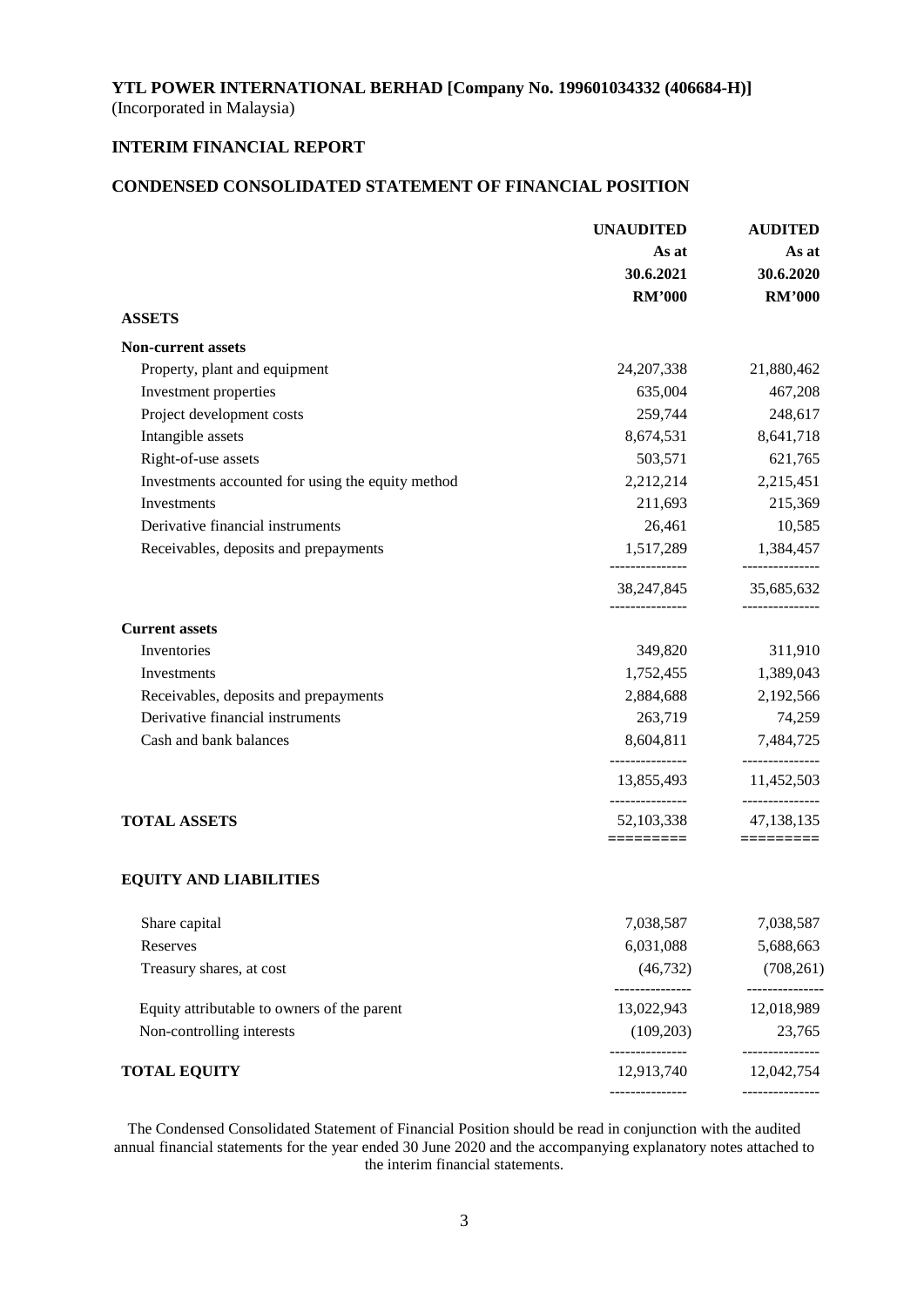### **INTERIM FINANCIAL REPORT**

### **CONDENSED CONSOLIDATED STATEMENT OF FINANCIAL POSITION - Continued**

| As at<br>30.6.2021<br><b>RM'000</b> | As at                                                                                                                                                                                                                                                                                                                  |
|-------------------------------------|------------------------------------------------------------------------------------------------------------------------------------------------------------------------------------------------------------------------------------------------------------------------------------------------------------------------|
|                                     | 30.6.2020                                                                                                                                                                                                                                                                                                              |
|                                     |                                                                                                                                                                                                                                                                                                                        |
|                                     | <b>RM'000</b>                                                                                                                                                                                                                                                                                                          |
|                                     |                                                                                                                                                                                                                                                                                                                        |
|                                     |                                                                                                                                                                                                                                                                                                                        |
|                                     | 2,029,692                                                                                                                                                                                                                                                                                                              |
|                                     | 20,153,160                                                                                                                                                                                                                                                                                                             |
|                                     | 454,145                                                                                                                                                                                                                                                                                                                |
|                                     | 888,898                                                                                                                                                                                                                                                                                                                |
|                                     | 596,668                                                                                                                                                                                                                                                                                                                |
|                                     | 15,401                                                                                                                                                                                                                                                                                                                 |
|                                     | 1,280,697<br>---------------                                                                                                                                                                                                                                                                                           |
|                                     | 25,418,661<br>_______________                                                                                                                                                                                                                                                                                          |
|                                     |                                                                                                                                                                                                                                                                                                                        |
|                                     | 2,050,968                                                                                                                                                                                                                                                                                                              |
|                                     | 174,944                                                                                                                                                                                                                                                                                                                |
|                                     | 655                                                                                                                                                                                                                                                                                                                    |
|                                     | 3,695                                                                                                                                                                                                                                                                                                                  |
|                                     | 7,311,704                                                                                                                                                                                                                                                                                                              |
|                                     | 134,754<br>---------------                                                                                                                                                                                                                                                                                             |
|                                     | 9,676,720                                                                                                                                                                                                                                                                                                              |
|                                     | _______________<br>35,095,381                                                                                                                                                                                                                                                                                          |
|                                     | ---------------<br>47,138,135                                                                                                                                                                                                                                                                                          |
|                                     |                                                                                                                                                                                                                                                                                                                        |
|                                     | 1.57<br>$====$                                                                                                                                                                                                                                                                                                         |
|                                     | 2,939,407<br>25,868,921<br>442,237<br>459,874<br>693,331<br>713<br>1,446,265<br>---------------<br>31,850,748<br>---------------<br>2,737,341<br>34,074<br>1,324<br>55,558<br>4,487,056<br>23,497<br>----------------<br>7,338,850<br>---------------<br>39,189,598<br>---------------<br>52,103,338<br>1.61<br>$====$ |

The Condensed Consolidated Statement of Financial Position should be read in conjunction with the audited annual financial statements for the year ended 30 June 2020 and the accompanying explanatory notes attached to the interim financial statements.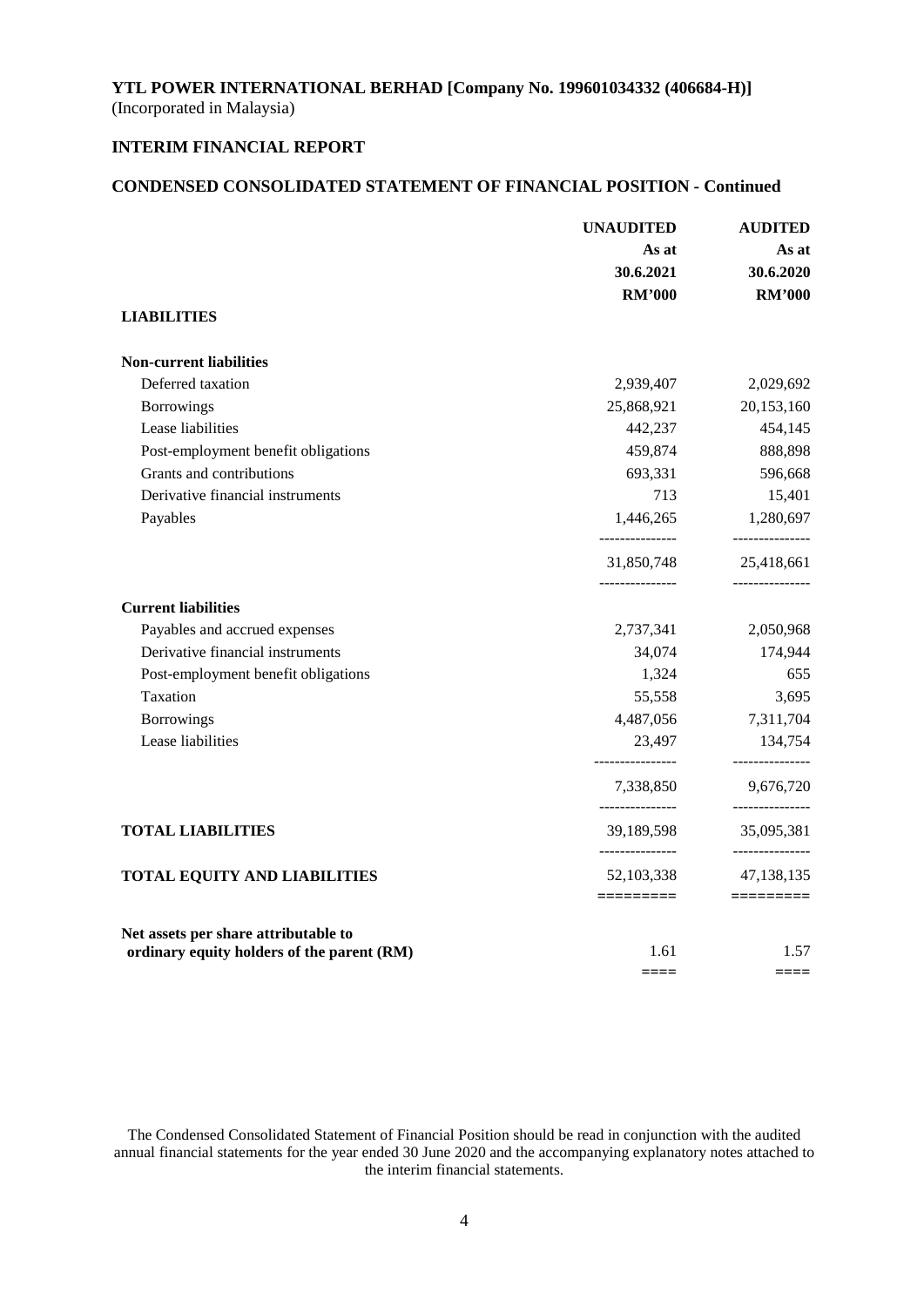### **INTERIM FINANCIAL REPORT**

### **CONDENSED CONSOLIDATED STATEMENT OF CHANGES IN EQUITY FOR THE FINANCIAL YEAR ENDED 30 JUNE 2021**

|                                                                                                         | <b>Share</b><br>Capital<br><b>RM'000</b> | Merger<br>& Other<br><b>Reserves</b><br><b>RM'000</b> | <b>Treasury</b><br><b>Shares</b><br><b>RM'000</b> | <b>Retained</b><br><b>Earnings</b><br><b>RM'000</b> | <b>Total</b><br><b>RM'000</b> | Non-<br><b>Controlling</b><br><b>Interests</b><br><b>RM'000</b> | <b>Total</b><br>Equity<br><b>RM'000</b> |
|---------------------------------------------------------------------------------------------------------|------------------------------------------|-------------------------------------------------------|---------------------------------------------------|-----------------------------------------------------|-------------------------------|-----------------------------------------------------------------|-----------------------------------------|
| At 1 July 2020                                                                                          | 7,038,587                                | (1,692,576)                                           | (708, 261)                                        | 7,381,239                                           | 12,018,989                    | 23,765                                                          | 12,042,754                              |
| (Loss)/Profit for the financial year<br>Other comprehensive income/(loss) for the                       |                                          |                                                       |                                                   | (143,065)                                           | (143,065)                     | 44,406                                                          | (98, 659)                               |
| financial year                                                                                          | $\overline{\phantom{a}}$                 | 988,423                                               |                                                   | 354,633                                             | 1,343,056                     | (17,906)                                                        | 1,325,150                               |
| Total comprehensive income for the financial year<br>Effects arising from changes in composition of the |                                          | 988,423                                               |                                                   | 211,568                                             | 1,199,991                     | 26,500                                                          | 1,226,491                               |
| Group                                                                                                   |                                          | $\overline{\phantom{a}}$                              |                                                   | 536                                                 | 536                           | (6,053)                                                         | (5,517)                                 |
| Dividends paid                                                                                          |                                          |                                                       |                                                   | (162, 043)                                          | (162, 043)                    | (153, 415)                                                      | (315, 458)                              |
| Share dividend                                                                                          |                                          |                                                       | 699,576                                           | (699, 576)                                          |                               |                                                                 |                                         |
| Share option expenses                                                                                   |                                          | 3,517                                                 |                                                   |                                                     | 3,517                         |                                                                 | 3,517                                   |
| Share option lapsed                                                                                     | $\qquad \qquad \blacksquare$             | (37,084)                                              |                                                   | 37,084                                              |                               | $\overline{\phantom{a}}$                                        |                                         |
| Share repurchased                                                                                       |                                          |                                                       | (38,047)                                          |                                                     | (38,047)                      | $\overline{\phantom{a}}$                                        | (38,047)                                |
| At 30 June 2021                                                                                         | 7,038,587<br>________                    | (737, 720)<br>________                                | (46, 732)<br>________                             | 6,768,808<br>________                               | 13,022,943<br>________        | -------------<br>(109, 203)<br>________                         | 12,913,740<br>________                  |
|                                                                                                         |                                          |                                                       |                                                   |                                                     |                               |                                                                 |                                         |

The Condensed Consolidated Statement of Changes in Equity should be read in conjunction with the audited annual financial statements for the year ended 30 June 2020 and the accompanying explanatory notes attached to the interim financial statements.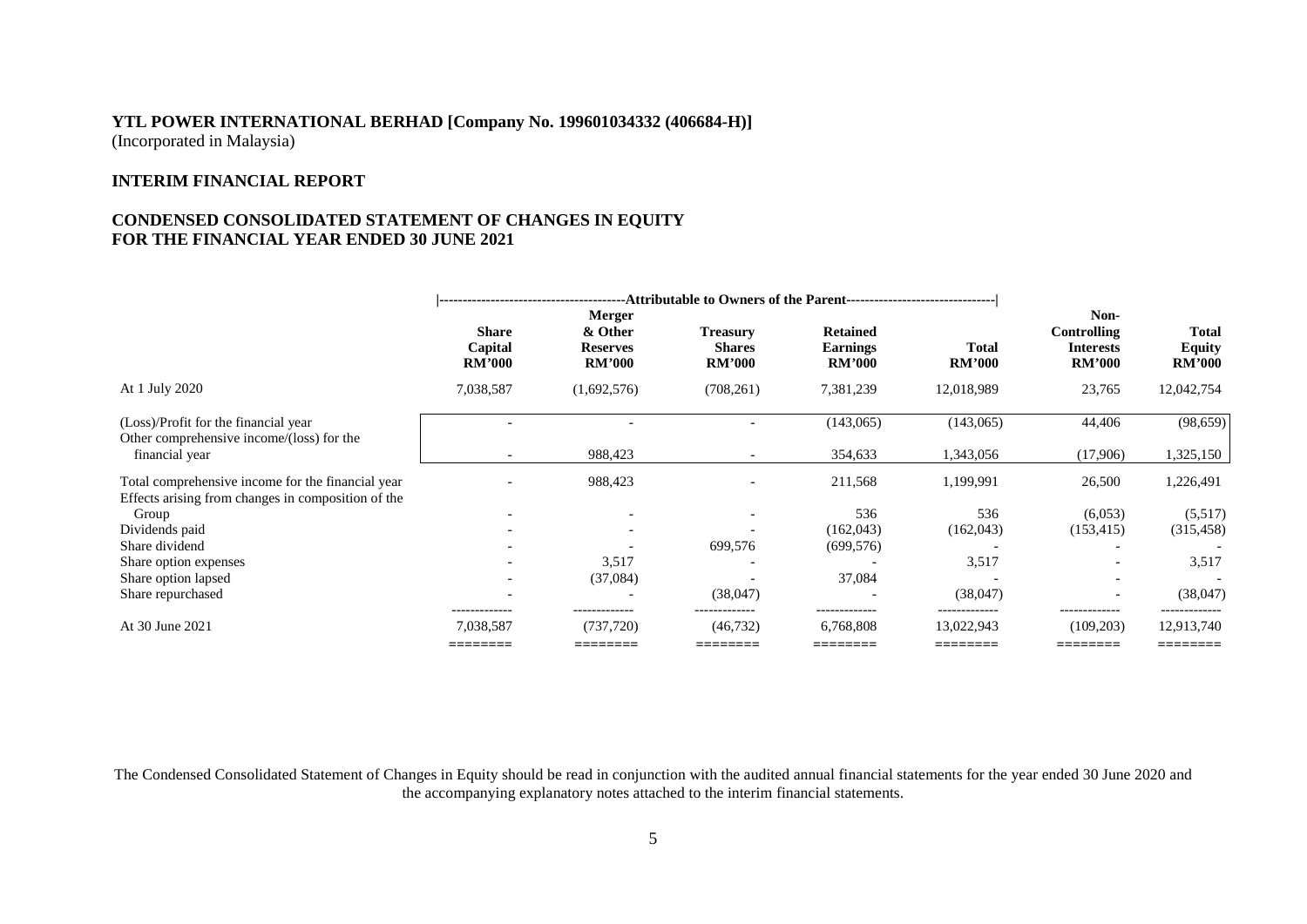# **INTERIM FINANCIAL REPORT**

### **CONDENSED CONSOLIDATED STATEMENT OF CHANGES IN EQUITY FOR THE FINANCIAL YEAR ENDED 30 JUNE 2020**

|                                                                                                                                                    | <b>Share</b><br>Capital<br><b>RM'000</b> | Merger<br>& Other<br><b>Reserves</b><br><b>RM'000</b> | <b>Treasury</b><br><b>Shares</b><br><b>RM'000</b> | <b>Retained</b><br><b>Earnings</b><br><b>RM'000</b> | Total<br><b>RM'000</b>                   | Non-<br>Controlling<br><b>Interests</b><br><b>RM'000</b> | <b>Total</b><br><b>Equity</b><br><b>RM'000</b> |
|----------------------------------------------------------------------------------------------------------------------------------------------------|------------------------------------------|-------------------------------------------------------|---------------------------------------------------|-----------------------------------------------------|------------------------------------------|----------------------------------------------------------|------------------------------------------------|
| At 30 June 2019, as previously reported<br>Adjustments from adoption of MFRS 16                                                                    | 7,038,587<br>------------                | (1,596,412)                                           | (708, 259)<br>-------------                       | 7,910,466<br>(31,570)                               | 12,644,382<br>(31,570)                   | 226,280<br>(20,791)                                      | 12,870,662<br>(52, 361)                        |
| At 1 July 2019, as restated                                                                                                                        | 7,038,587                                | (1,596,412)                                           | (708, 259)                                        | 7,878,896                                           | 12,612,812                               | 205,489                                                  | 12,818,301                                     |
| Profit for the financial year<br>Other comprehensive (loss)/income for the financial<br>year                                                       | $\overline{\phantom{0}}$                 | (100, 669)                                            |                                                   | 67,638<br>(182, 158)                                | 67,638<br>(282, 827)                     | 60,066<br>24,472                                         | 127,704<br>(258, 355)                          |
| Total comprehensive (loss)/income for the financial<br>year<br>Dividends paid<br>Share option expenses<br>Share option lapsed<br>Share repurchased |                                          | (100, 669)<br>5,133<br>(628)                          | (2)                                               | (114,520)<br>(383, 765)<br>628                      | (215, 189)<br>(383, 765)<br>5,133<br>(2) | 84,538<br>(266, 262)                                     | (130,651)<br>(650, 027)<br>5,133<br>(2)        |
| At 30 June 2020                                                                                                                                    | 7,038,587<br>________                    | (1,692,576)<br>________                               | -------------<br>(708,261)<br>________            | 7,381,239<br>________                               | 12,018,989<br>________                   | 23,765<br>________                                       | 12,042,754<br>---------                        |

The Condensed Consolidated Statement of Changes in Equity should be read in conjunction with the audited annual financial statements for the year ended 30 June 2020 and the accompanying explanatory notes attached to the interim financial statements.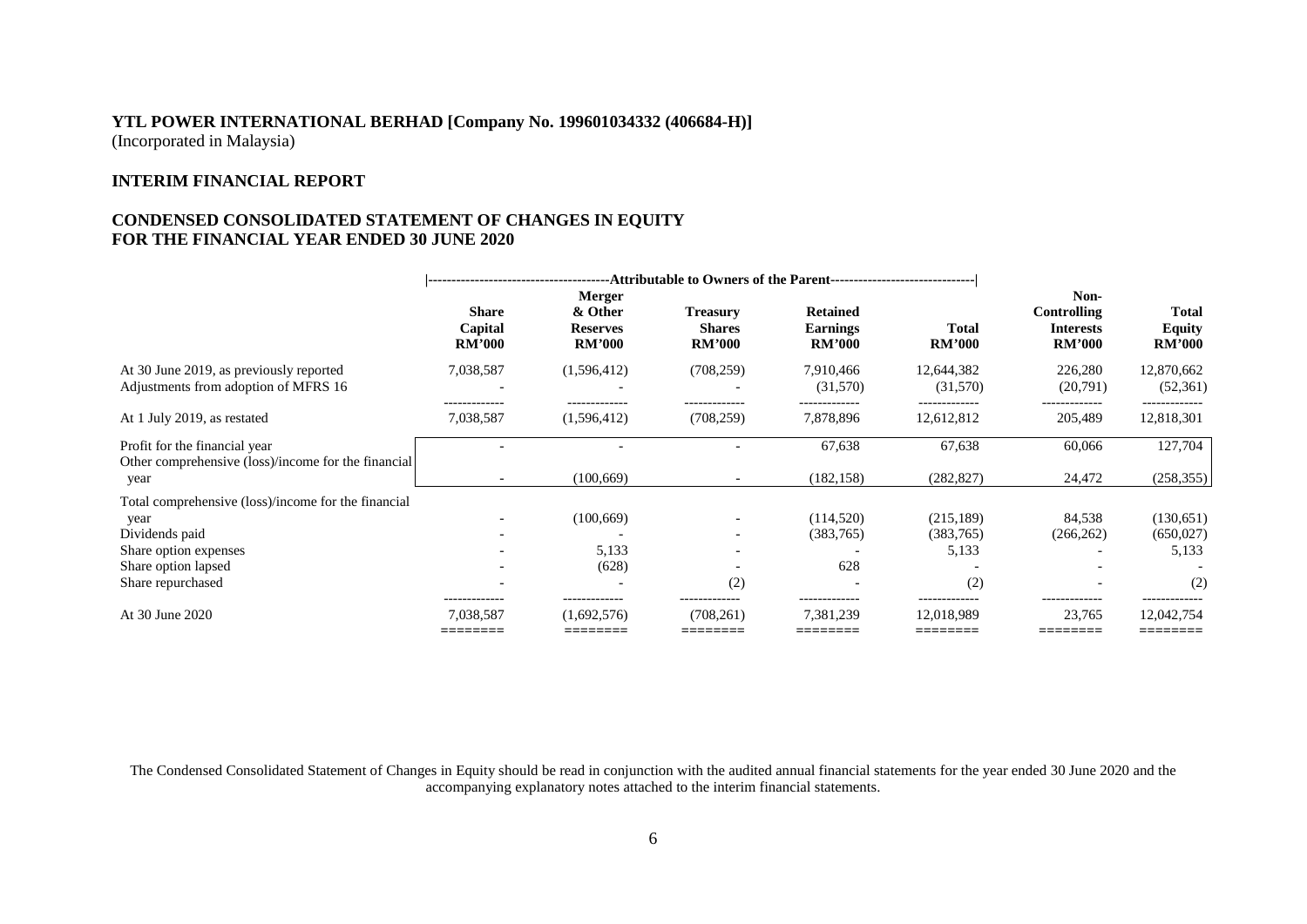# **INTERIM FINANCIAL REPORT**

### **CONDENSED CONSOLIDATED STATEMENT OF CASH FLOWS FOR THE FINANCIAL YEAR ENDED 30 JUNE 2021**

|                                                                       | <b>12 MONTHS ENDED</b>                         |                                              |
|-----------------------------------------------------------------------|------------------------------------------------|----------------------------------------------|
|                                                                       | <b>UNAUDITED</b><br>30.6.2021<br><b>RM'000</b> | <b>AUDITED</b><br>30.6.2020<br><b>RM'000</b> |
| <b>Cash flows from operating activities</b>                           |                                                |                                              |
| (Loss)/Profit for the financial year                                  | (98, 659)                                      | 127,704                                      |
| Adjustment for:                                                       |                                                |                                              |
| Allowance for impairment of associates                                |                                                | 316                                          |
| Allowance for impairment of intangible assets                         | 1,269                                          |                                              |
| Allowance for impairment of inventories                               | 15,975                                         | 910                                          |
| Allowance for impairment of property, plant and equipment             |                                                | 2,953                                        |
| Allowance for impairment of receivables (net of reversals)            | 22,595                                         | 120,559                                      |
| Amortisation of contract costs                                        | 3,043                                          | 7,842                                        |
| Amortisation of deferred income                                       | (5,924)                                        | (5,209)                                      |
| Amortisation of grants and contributions                              | (18, 487)                                      | (15,166)                                     |
| Amortisation of intangible assets                                     | 76,607                                         | 66,689                                       |
| Bad debts recovered                                                   | (733)                                          | (1,879)                                      |
| Depreciation of property, plant and equipment                         | 1,089,809                                      | 973,596                                      |
| Depreciation of right-of-use assets                                   | 123,168                                        | 127,036                                      |
| Fair value gain on derivatives                                        |                                                | (3,357)                                      |
| Fair value loss/(gain) on investments                                 | 7,511                                          | (21, 011)                                    |
| Fair value (gain)/loss on investment properties                       | (83,050)                                       | 5,606                                        |
| Interest expense                                                      | 952,293                                        | 1,083,661                                    |
| Interest income                                                       | (13,531)                                       | (12,980)                                     |
| Net gain on disposal of property, plant and equipment                 | (35,691)                                       | (8, 442)                                     |
| Net gain on disposal of investments                                   | (25)                                           |                                              |
| Property, plant and equipment written off                             | 2,821                                          | 7,463                                        |
| Provision for post-employment benefit                                 | 59,984                                         | 63,277                                       |
| Share of profits of investments accounted for using the equity method | (365,996)                                      | (454, 216)                                   |
| Share option expenses                                                 | 3,454                                          | 5,010                                        |
| Taxation                                                              | 735,116                                        | 297,487                                      |
| Unrealised (gain)/loss on foreign exchange                            | (11,093)                                       | 3,267                                        |
| Write back of liabilities and charges                                 | (7,304)                                        | (4, 437)                                     |
|                                                                       | 2,453,152                                      | 2,366,679                                    |
| Changes in working capital:                                           |                                                |                                              |
| Inventories                                                           | (41,340)                                       | 154,486                                      |
| Receivables, deposits and prepayments                                 | (795, 447)                                     | 14,568                                       |
| Payables and accrued expenses                                         | 564,225<br>---------------                     | (158, 034)<br>---------------                |
| Cash flows from operations                                            | 2,180,590                                      | 2,377,699                                    |
| Interest paid                                                         | (719, 416)                                     | (958, 969)                                   |
| Payment for provision and liabilities                                 | (1,977)                                        | (7,093)                                      |
| Payment to post-employment benefit obligations                        | (119, 115)                                     | (126, 853)                                   |
| Tax paid                                                              | (65, 818)                                      | (162,998)                                    |
| Net cash flows from operating activities                              | 1,274,264<br>---------------                   | 1,121,786<br>---------------                 |
|                                                                       |                                                |                                              |

The Condensed Consolidated Statement of Cash Flows should be read in conjunction with the audited annual financial statements for the year ended 30 June 2020 and the accompanying explanatory notes attached to the interim financial statements.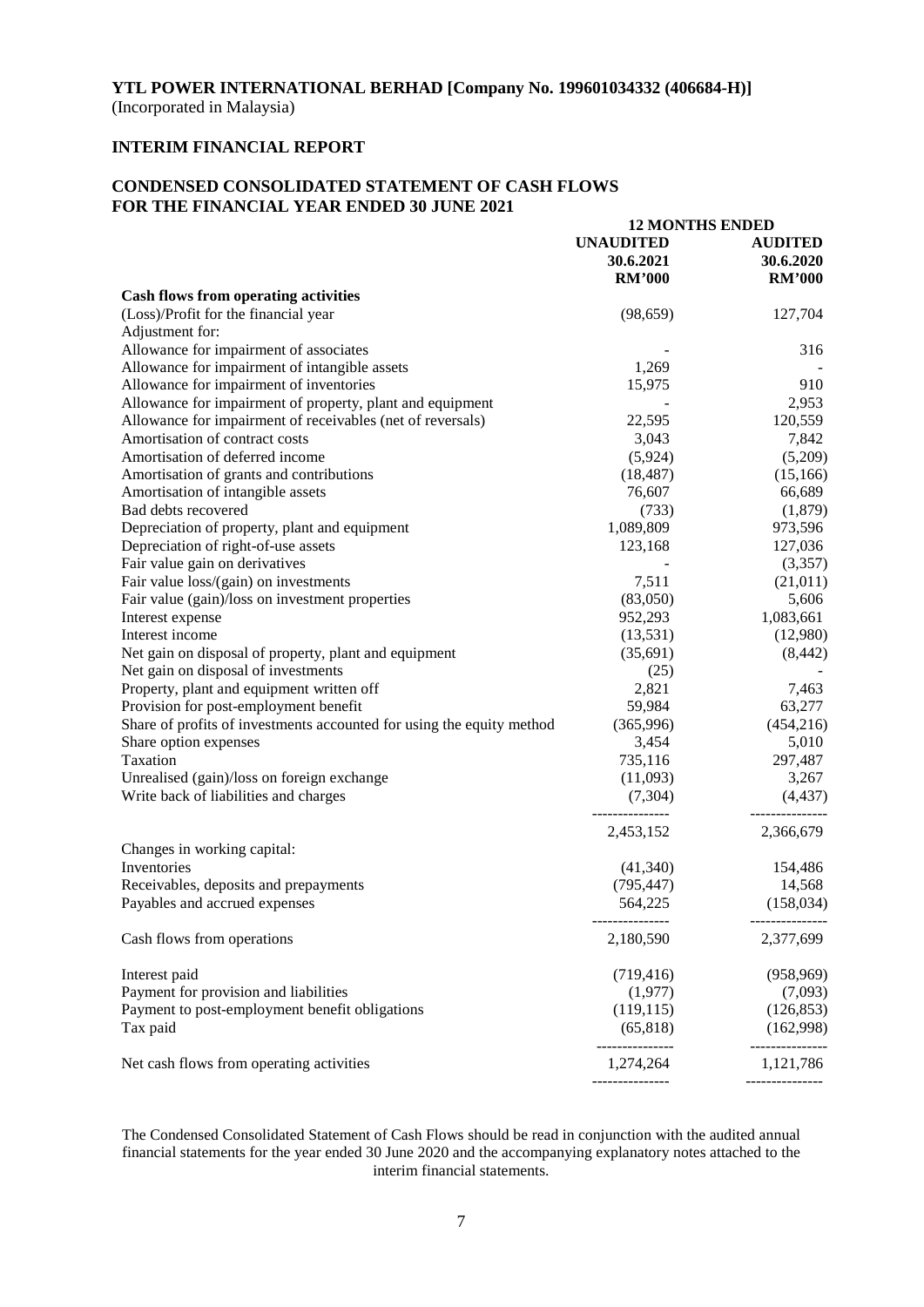### **INTERIM FINANCIAL REPORT**

### **CONDENSED CONSOLIDATED STATEMENT OF CASH FLOWS FOR THE FINANCIAL YEAR ENDED 30 JUNE 2021 - Continued**

|                                                                             | <b>12 MONTHS ENDED</b>       |                           |
|-----------------------------------------------------------------------------|------------------------------|---------------------------|
|                                                                             | <b>UNAUDITED</b>             | <b>AUDITED</b>            |
|                                                                             | 30.6.2021                    | 30.6.2020                 |
|                                                                             | <b>RM'000</b>                | <b>RM'000</b>             |
| <b>Cash flows from investing activities</b>                                 |                              |                           |
| Additional investments accounted for using the equity method                |                              | (316)                     |
| Development expenditure incurred on investment properties                   | (8,056)                      | (51, 400)                 |
| Dividends received                                                          | 394,182                      | 406,472                   |
|                                                                             |                              |                           |
| Grants received                                                             | 54,283                       | 49,342                    |
| Interest received                                                           | 5,885                        | 12,479                    |
| Net decrease/(increase) in deposits maturing more than 90 days              | 544,576                      | (519,204)                 |
| Net purchase of investments                                                 | (530)                        |                           |
| (Placements)/Maturities of income funds                                     | (301, 958)                   | 176,000                   |
| Prepayment for land acquisition                                             | (11, 845)                    | (3,867)                   |
| Proceeds from disposal of property, plant and equipment                     | 67,146                       | 12,106                    |
| Purchase of intangible assets                                               | (31, 108)                    | (173,920)                 |
| Purchase of property, plant and equipment                                   | (1,693,131)                  | (1,330,998)               |
| Shareholder loan                                                            | (80, 808)                    | (94, 651)                 |
| Net cash flows used in investing activities                                 | (1,061,364)                  | (1,517,957)               |
|                                                                             | ---------------              |                           |
| <b>Cash flows from financing activities</b>                                 |                              |                           |
| Dividend paid                                                               | (162, 043)                   | (383,765)                 |
| Dividends paid to non-controlling interests                                 | (153, 415)                   | (266, 262)                |
| Proceeds from borrowings                                                    | 2,551,595                    | 1,686,220                 |
| Repayment of borrowings                                                     | (963,795)                    | (1,189,880)               |
| Repayment of lease liabilities                                              | (158,972)                    | (174, 387)                |
| Repurchase of own shares                                                    | (38,047)                     | (2)                       |
| Net cash flows from/(used in) financing activities                          | 1,075,323<br>--------------- | (328,076)<br>------------ |
| Net changes in cash and cash equivalents                                    | 1,288,223                    | (724, 247)                |
| Effects of exchange rate changes                                            | 366,978                      | 108,115                   |
|                                                                             |                              | 7,539,691                 |
| Cash and cash equivalents at beginning of the financial year                | 6,923,559<br>--------------- | -------------             |
| Cash and cash equivalents at end of the financial year [Note a]             | 8,578,760<br>=========       | 6,923,559<br>=========    |
| [Note a]                                                                    |                              |                           |
| Cash and cash equivalents at the end of the financial year comprise:        |                              |                           |
|                                                                             | <b>RM'000</b>                | <b>RM'000</b>             |
| Fixed deposits                                                              | 7,415,168                    | 6,952,762                 |
| Cash and bank balances                                                      |                              |                           |
|                                                                             | 1,189,643                    | 531,963                   |
| Deposits with maturity 90 days and more                                     |                              | (516, 019)                |
| <b>Bank</b> overdrafts<br>(included within short term borrowing in Note B9) | (26, 051)                    | (45, 147)                 |
|                                                                             |                              |                           |
|                                                                             | 8,578,760                    | 6,923,559                 |
|                                                                             |                              |                           |

The Condensed Consolidated Statement of Cash Flows should be read in conjunction with the audited annual financial statements for the year ended 30 June 2020 and the accompanying explanatory notes attached to the interim financial statements.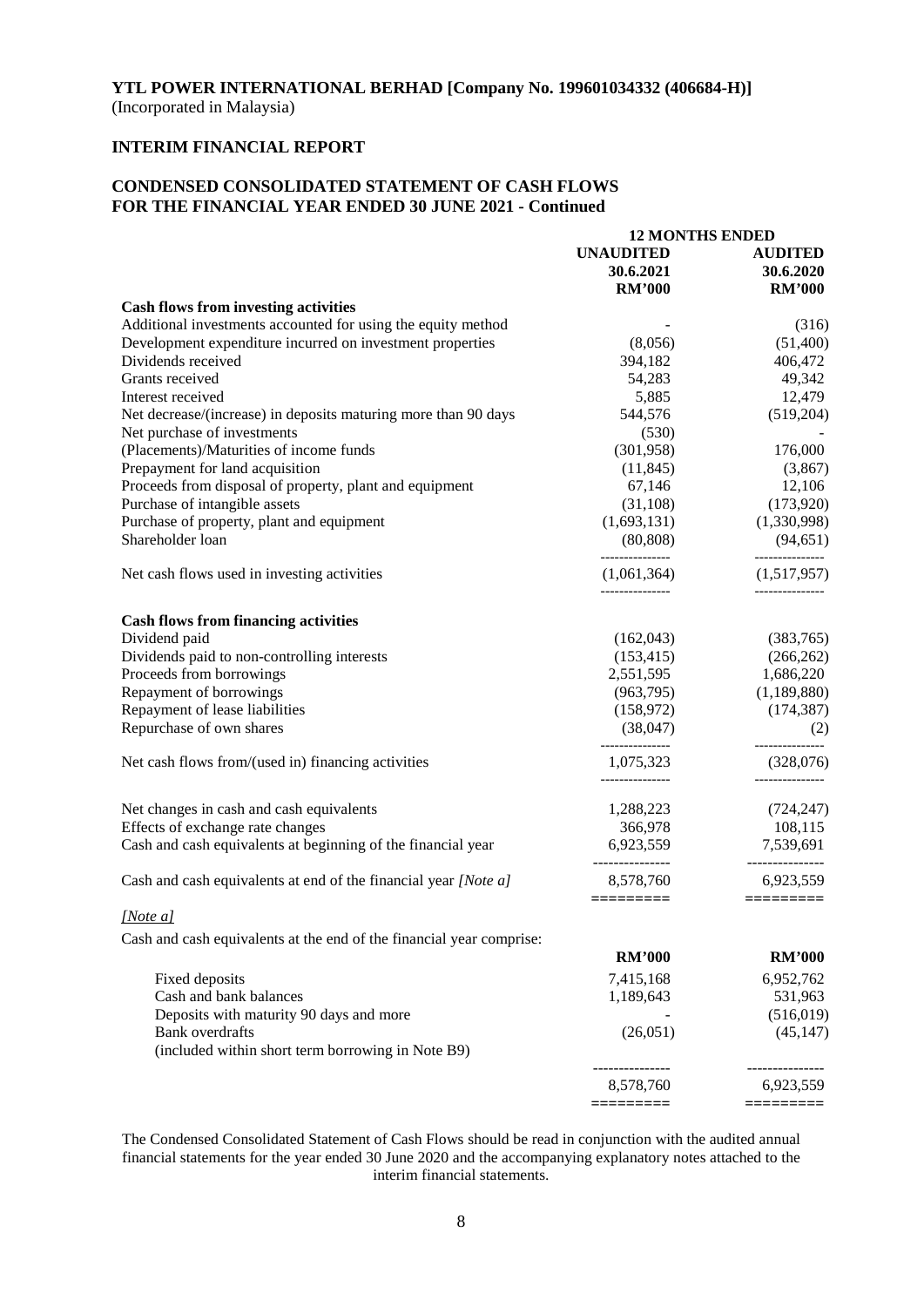## **INTERIM FINANCIAL REPORT**

### **PART A – EXPLANATORY NOTES PURSUANT TO MFRS 134**

The interim financial report should be read in conjunction with the audited annual financial statements of the Group for the financial year ended 30 June 2020.

### **A1. Accounting Policies and Methods of Computation**

The interim financial report is unaudited and has been prepared in accordance with Malaysian Financial Reporting Standard ("MFRS") 134: "Interim Financial Reporting" and Chapter 9, part K paragraph 9.22 of the Main Market Listing Requirements of the Bursa Malaysia Securities Berhad ("Bursa Securities").

The explanatory notes contained herein provide an explanation of the events and transactions that are significant to the understanding of the changes in the financial position and performance of the Group since the financial year ended 30 June 2020.

The accounting policies and methods of computations adopted by the Group in this interim financial report are consistent with those adopted in the annual audited financial statements for the financial year ended 30 June 2020.

The amendments to MFRSs which were effective for financial year beginning on or after 1 July 2020 do not have significant financial impact to the Group.

### **A2. Seasonality or Cyclicality of Operations**

The business operations of the Group are not materially affected by any seasonal or cyclical factor.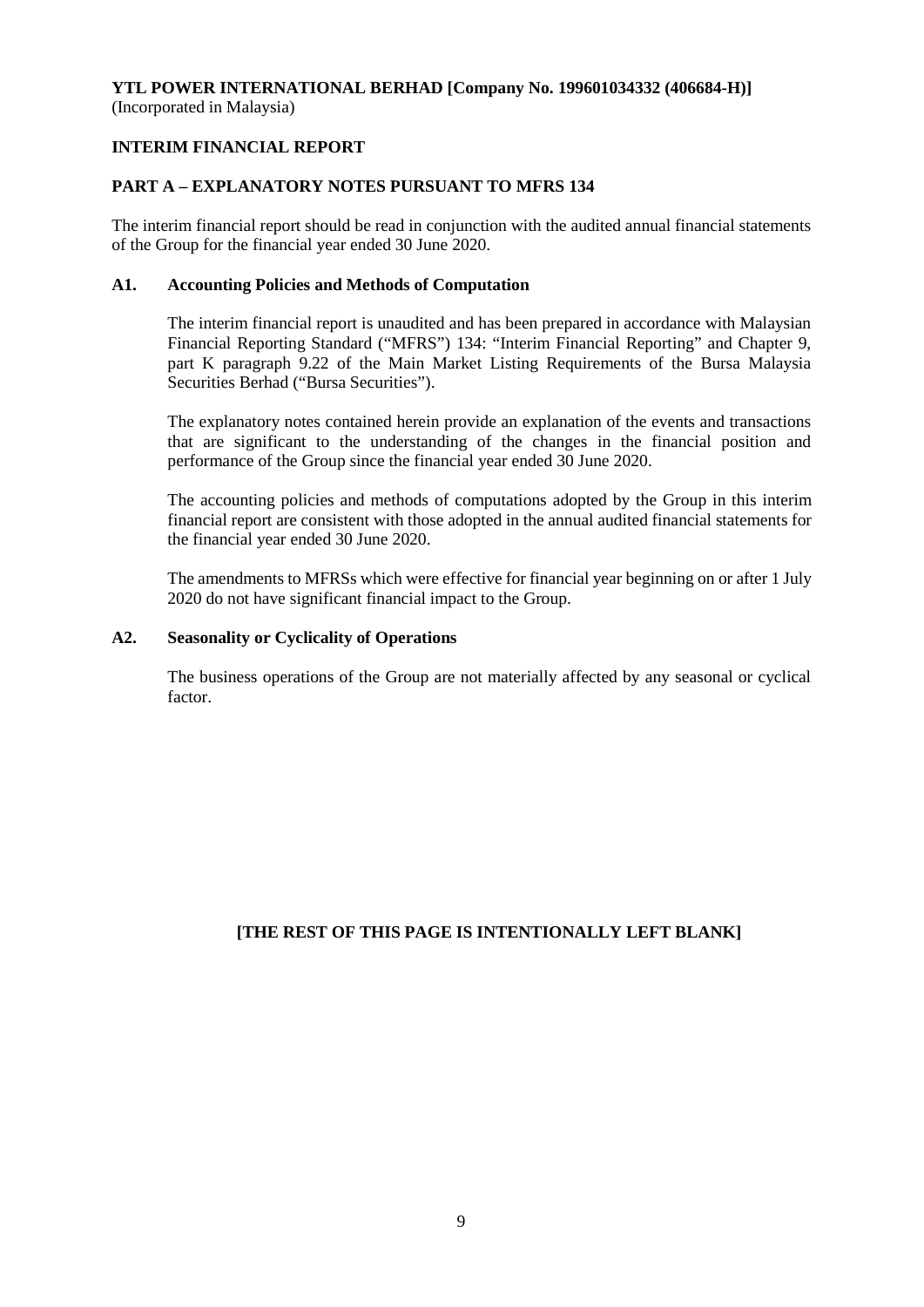# **INTERIM FINANCIAL REPORT**

### **Notes – continued**

### **A3. Disaggregation of revenue**

|                                                                                           | <b>Individual Quarter</b>  |                            | <b>Cumulative Quarter</b>  |                            |  |
|-------------------------------------------------------------------------------------------|----------------------------|----------------------------|----------------------------|----------------------------|--|
|                                                                                           | 30.6.2021<br><b>RM'000</b> | 30.6.2020<br><b>RM'000</b> | 30.6.2021<br><b>RM'000</b> | 30.6.2020<br><b>RM'000</b> |  |
| <b>Power generation</b><br>(Contracted)                                                   |                            |                            |                            |                            |  |
| - Sale of electricity                                                                     | 62,667                     | 84,604                     | 261,146                    | 633,435                    |  |
| <b>Multi utilities business</b><br>(Merchant)                                             |                            |                            |                            |                            |  |
| - Sale of electricity                                                                     | 1,536,335                  | 1,113,916                  | 5,615,711                  | 5,204,805                  |  |
| - Sale of steam                                                                           | 50,342                     | 35,118                     | 182,630                    | 171,900                    |  |
| - Others                                                                                  | 69,389                     | 63,399                     | 216,146                    | 389,427                    |  |
|                                                                                           | 1,656,066                  | 1,212,433                  | 6,014,487                  | 5,766,132                  |  |
| Water & sewerage<br>Supply of clean water and<br>treatment and disposal of<br>waste water | 1,054,664                  | 855,865                    | 3,773,956                  | 3,483,523                  |  |
| <b>Telecommunications business</b>                                                        |                            |                            |                            |                            |  |
| - Sale of devices                                                                         | 95,436                     | 4,316                      | 145,615                    | 9,227                      |  |
| - Telecommunications services<br>- Telecommunications                                     | 76,010                     | 97,054                     | 339,575                    | 398,404                    |  |
| infrastructure business                                                                   | 17,886                     | 11,284                     | 58,340                     | 50,802                     |  |
|                                                                                           | 189,332                    | 112,654                    | 543,530                    | 458,433                    |  |
| <b>Investment holding activities</b>                                                      |                            |                            |                            |                            |  |
| - Investment income<br>- Management, operation and                                        | 20,483                     | 13,920                     | 77,914                     | 153,402                    |  |
| maintenance fees                                                                          | 14,346                     | 7,543                      | 62,092                     | 91,598                     |  |
| - Others                                                                                  | 29,345                     | 4,551                      | 49,637                     | 50,654                     |  |
|                                                                                           | 64,174                     | 26,014                     | 189,643                    | 295,654                    |  |
|                                                                                           | 3,026,903                  | 2,291,570                  | 10,782,762                 | 10,637,177                 |  |

### **A4. Unusual Items**

For the current financial year to date, there was no item of unusual nature that affects the assets, liabilities, equity, net income or cash flows of the Group.

### **A5. Changes in Estimates of Amounts Reported**

There was no significant change to estimate of amount reported in prior interim periods or prior financial years.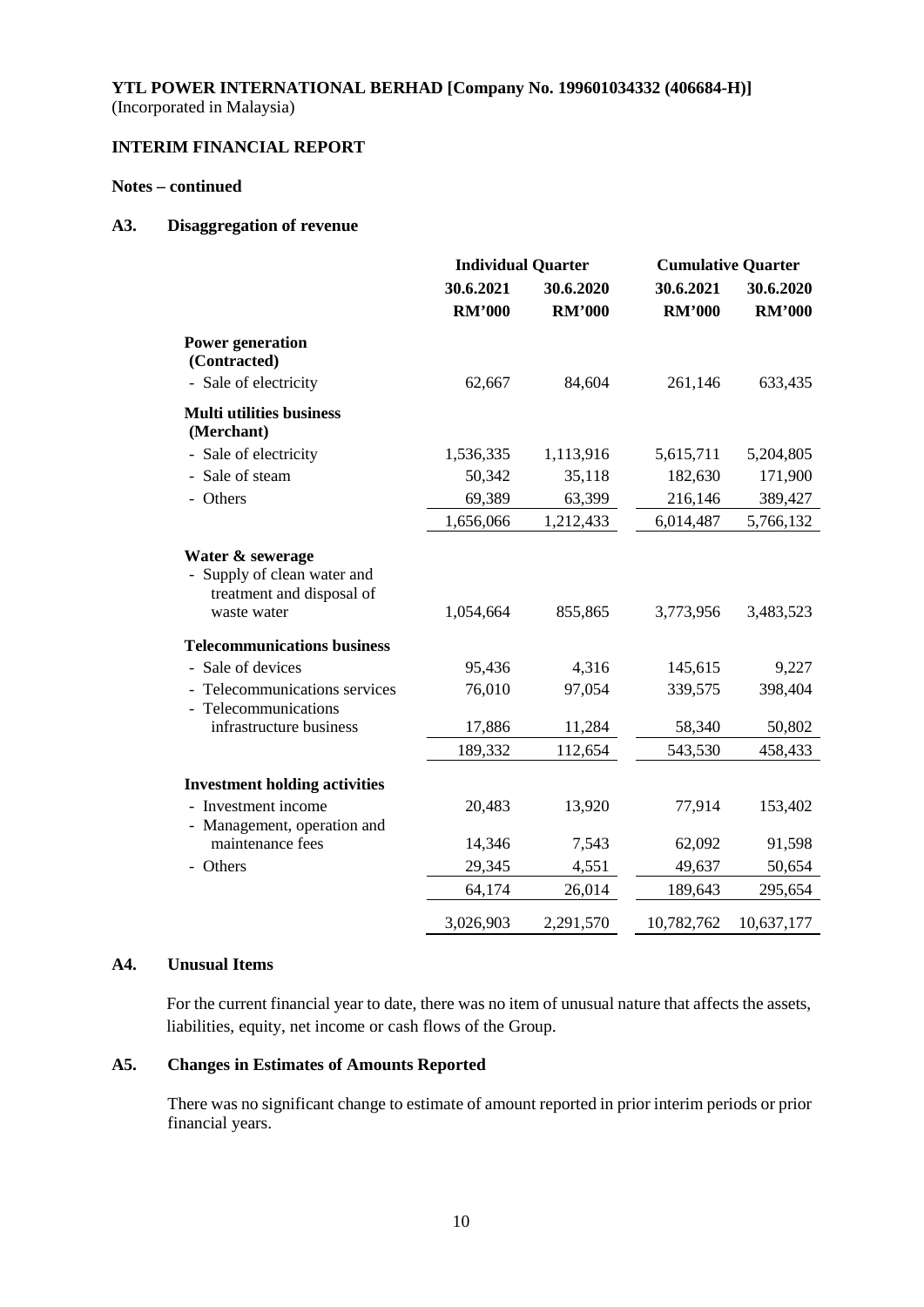### **INTERIM FINANCIAL REPORT**

#### **Notes – continued**

#### **A6. Changes in Debt and Equity Securities**

There were no shares issued pursuant to the exercise of options granted under the Company's Employees Share Option Scheme during the current financial year to date. The Employees Share Option Scheme expired on 31 March 2021.

During the current financial year to date, the Company repurchased 52,829,800 ordinary shares from the open market for a total consideration of RM38,046,502. The share buyback transactions were financed by internally generated funds. The shares purchased are held as treasury shares.

A total of 479,687,081 treasury shares were distributed on 12 November 2020 to the shareholders on the basis of one (1) treasury share for every sixteen (16) ordinary shares held as at 28 October 2020 for the current financial year to date. As at 30 June 2021, the number of treasury shares held was 56,051,431 ordinary shares.

On 5 January 2021, a subsidiary of the Company issued a 15-year Guaranteed Fixed Rate Bond of RM1,667.1 million (GBP300.0 million) with an ultralow annual interest rate of 1.25%. The proceeds of the issuance will be utilised to repay an existing RM1,667.1 million (GBP300.0 million) bond which matures in September 2021, with an annual interest rate of 4.0%.

The outstanding debts are as disclosed in Note B9.

### **A7. Dividends Paid**

The following dividend payment was made during the financial year ended 30 June 2021: -

In respect of the financial year ended 30 June 2021:

An interim dividend of 2 sen per ordinary share paid on 29 June 2021 162,043

RM'000

#### **A8. Segment Information**

The Group has five reportable segments as described below:

- a) Power generation (Contracted)
- b) Multi utilities business (Merchant)
- c) Water and sewerage
- d) Telecommunications business
- e) Investment holding activities

Management monitors the operating results of business segments separately for the purpose of making decisions about resources to be allocated and of assessing performance.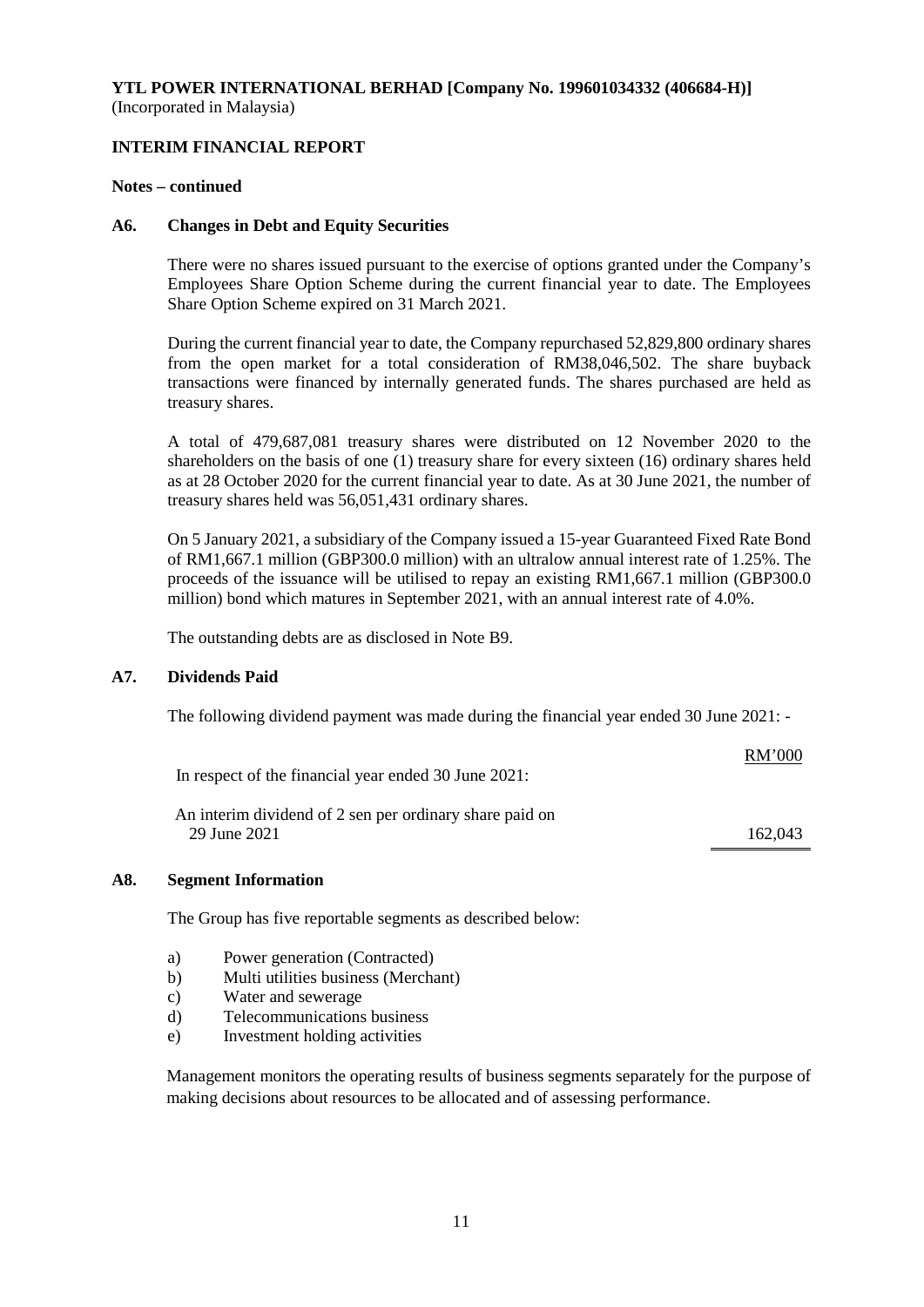### **INTERIM FINANCIAL REPORT**

#### **Notes – continued**

Segment information for the financial year ended 30 June 2021:

|                                                | <b>Power</b><br>generation<br>(Contracted)<br><b>RM'000</b> | <b>Multi</b> utilities<br><b>business</b><br>(Merchant)<br><b>RM'000</b> | Water &<br>sewerage<br><b>RM'000</b> | Telecom-<br>munications<br><b>business</b><br><b>RM'000</b> | Investment<br>holding<br>activities<br><b>RM'000</b> | Group<br><b>RM'000</b> |
|------------------------------------------------|-------------------------------------------------------------|--------------------------------------------------------------------------|--------------------------------------|-------------------------------------------------------------|------------------------------------------------------|------------------------|
| <b>Total Revenue</b>                           | 261,146                                                     | 6,014,487                                                                | 3,773,956                            | 544,609                                                     | 216,782                                              | 10,810,980             |
| Inter-segment<br>elimination                   |                                                             |                                                                          |                                      | (1,079)                                                     | (27, 139)                                            | (28, 218)              |
| <b>External Revenue</b>                        | 261,146                                                     | 6.014.487                                                                | 3,773,956                            | 543,530                                                     | 189.643                                              | 10,782,762             |
| Segment<br>profit/loss)                        |                                                             |                                                                          |                                      |                                                             |                                                      |                        |
| before tax                                     | 35,238                                                      | 275,253                                                                  | 493,811                              | (190, 546)                                                  | 22,701                                               | 636,457                |
| Finance costs<br>Depreciation and amortisation |                                                             |                                                                          |                                      |                                                             |                                                      | 952,293<br>1,268,216   |
| <b>EBITDA*</b>                                 |                                                             |                                                                          |                                      |                                                             |                                                      | 2,856,966              |

*\**Included is a fair value gain of RM75.5 million and allowance for impairment of RM39.8 million.

Segment information for the financial year ended 30 June 2020:

|                                                | <b>Power</b><br>generation<br>(Contracted)<br><b>RM'000</b> | <b>Multi</b> utilities<br>business<br>(Merchant)<br><b>RM'000</b> | Water &<br>sewerage<br><b>RM'000</b> | Telecom-<br>munications<br><b>business</b><br><b>RM'000</b> | Investment<br>holding<br>activities<br><b>RM'000</b> | Group<br><b>RM'000</b> |
|------------------------------------------------|-------------------------------------------------------------|-------------------------------------------------------------------|--------------------------------------|-------------------------------------------------------------|------------------------------------------------------|------------------------|
| <b>Total Revenue</b>                           | 633,435                                                     | 5,766,132                                                         | 3,483,523                            | 459,754                                                     | 352,834                                              | 10,695,678             |
| Inter-segment<br>elimination                   |                                                             |                                                                   |                                      | (1,321)                                                     | (57, 180)                                            | (58, 501)              |
| <b>External Revenue</b>                        | 633,435                                                     | 5,766,132                                                         | 3,483,523                            | 458,433                                                     | 295.654                                              | 10,637,177             |
| <b>Segment</b><br>profit/loss)                 |                                                             |                                                                   |                                      |                                                             |                                                      |                        |
| before tax                                     | 57,657                                                      | (172, 359)                                                        | 610,109                              | (264, 772)                                                  | 194,556                                              | 425,191                |
| Finance costs<br>Depreciation and amortisation |                                                             |                                                                   |                                      |                                                             |                                                      | 1,083,661<br>1,154,788 |
| <b>EBITDA*</b>                                 |                                                             |                                                                   |                                      |                                                             |                                                      | 2,663,640              |

**\***Included is a fair value gain of RM18.8 million and allowance for impairment of RM124.7 million.

#### **A9. Events After the Interim Period**

There was no item, transaction or event of a material or unusual nature during the period from the end of the quarter under review to the date of this report.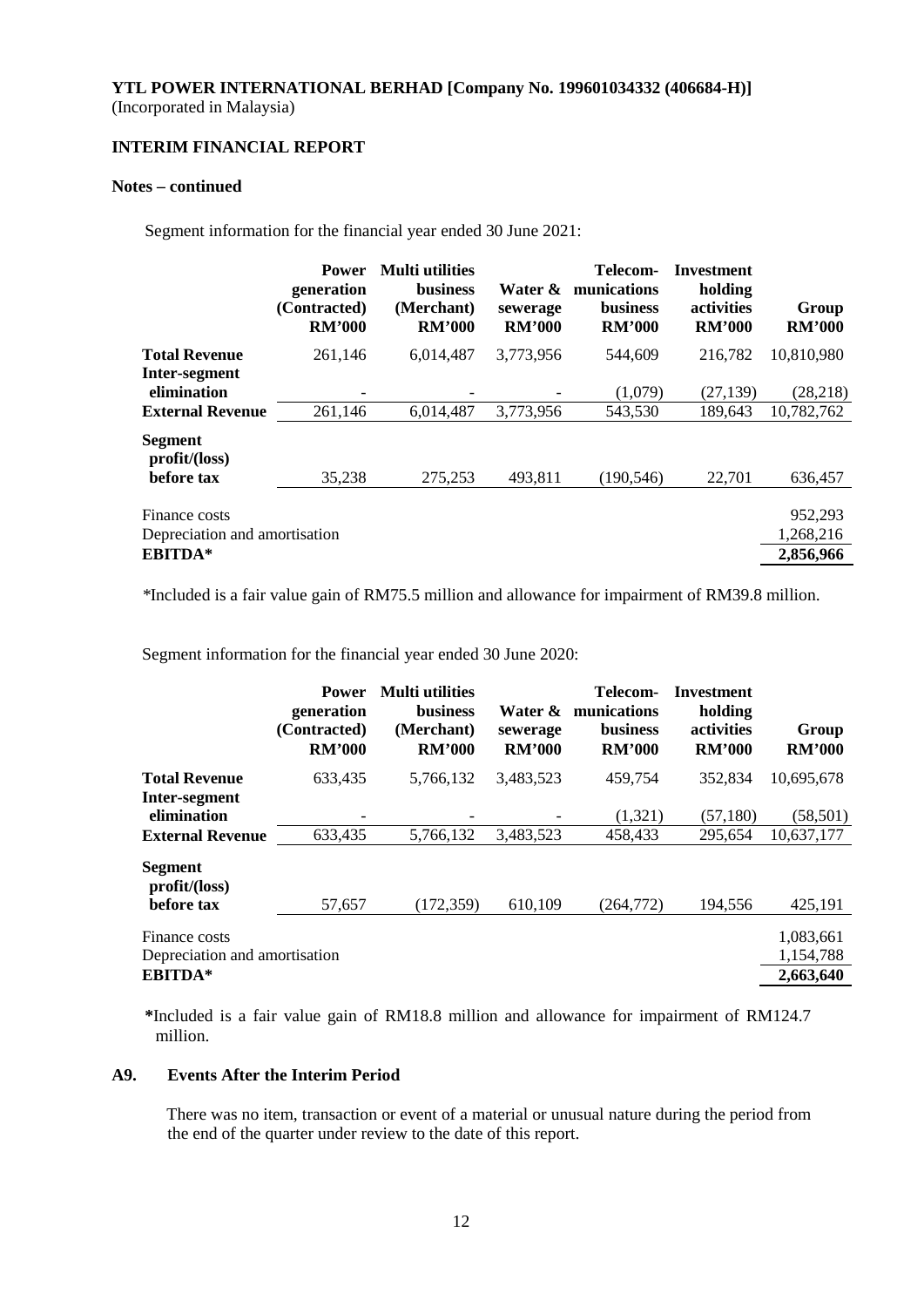### **INTERIM FINANCIAL REPORT**

#### **Notes – continued**

#### **A10. Changes in the Composition of the Group**

There were no changes in the composition of the Group for the current financial year ended 30 June 2021, including business combinations, obtaining or losing control of subsidiaries and long-term investments, restructurings and discontinuing operations save for the following:

(i) On 10 September 2020, P.T. YTL Harta Indonesia ("YTL Harta Indonesia") was incorporated by YTL Jawa O & M Holdings B.V. and P.T. YTL Jawa Timur, indirect subsidiaries of the Company at the shareholdings of 95% and 5% respectively. As a result, YTL Harta Indonesia became an indirect subsidiary of the Company.

YTL Harta Indonesia was incorporated in Indonesia with an issued share capital of Rp2,500,000,000 comprising 2,500 ordinary shares to undertake industrial estate business activities.

(ii) On 27 November 2020, Dials At Brabazon Management Company Limited ("Dials At Brabazon") and Navigator At Brabazon Management Company Limited ("Navigator At Brabazon") were incorporated as wholly-owned subsidiaries of YTL Homes Limited, an indirect wholly-owned subsidiary of the Company. As a result, Dials At Brabazon and Navigator At Brabazon became indirect wholly-owned subsidiaries of the Company.

Dials At Brabazon and Navigator At Brabazon were incorporated in England and Wales as a company limited by guarantee without share capital and will be principally involved in the management of real estate.

(iii) On 23 March 2021, YTL Arena (Filton) Limited ("YTL Arena (Filton)") was incorporated as a wholly-owned subsidiary of YTL Land and Property (UK) Ltd ("YTL Land and Property"), an indirect wholly-owned subsidiary of the Company. As a result, YTL Arena (Filton) became an indirect wholly-owned subsidiary of the Company.

YTL Arena (Filton) was incorporated in England and Wales with an issued share capital of USD382.50 comprising 510 ordinary shares of USD0.75 each and is principally involved in the activities of a holding company.

(iv) On 24 March 2021, YTL Arena Limited ("YTL Arena") was incorporated as a whollyowned subsidiary of YTL Arena (Filton). As a result, YTL Arena became an indirect wholly-owned subsidiary of the Company.

YTL Arena was incorporated in England and Wales with an issued share capital of GBP100.00 comprising 100 ordinary shares of GBP1.00 each and will be principally involved in the development of building projects.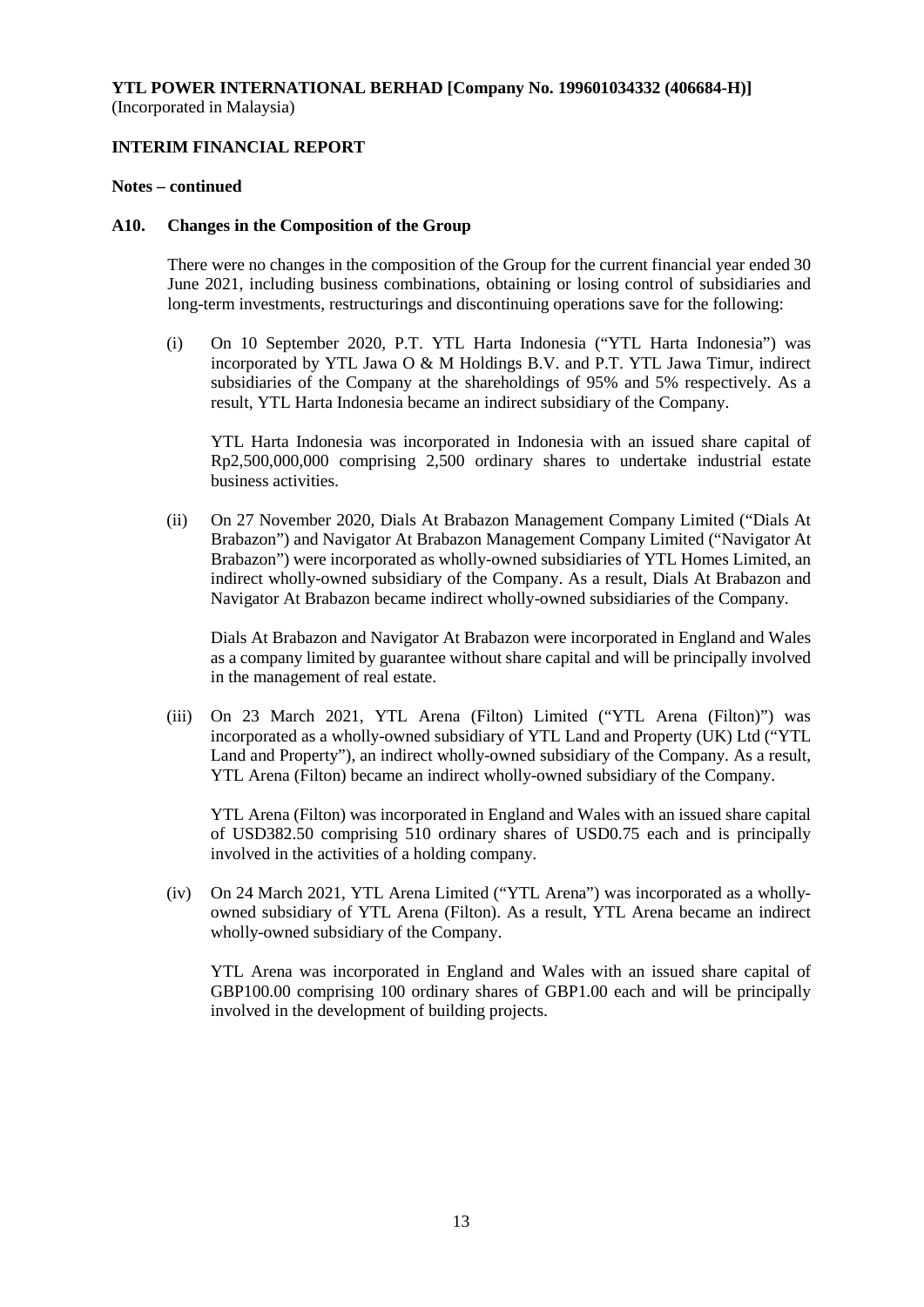### **INTERIM FINANCIAL REPORT**

#### **Notes – continued**

(v) On 3 April 2021, YTL Arena Holdings Limited ("YTL Arena Holdings") was incorporated as a wholly-owned subsidiary of YTL Land and Property. As a result, YTL Arena Holdings became an indirect wholly-owned subsidiary of the Company.

YTL Arena Holdings was incorporated in England and Wales with an issued share capital of GBP510.00 comprising 510 ordinary shares of GBP1.00 each and is principally involved in the activities of a holding company.

- (vi) On 8 April 2021, Wessex Water Limited ("Wessex Water"), an indirect wholly-owned subsidiary of the Company, acquired the remaining 49% equity interest, comprising 49 A ordinary shares of GBP0.01 each in Albion Water Limited ("Albion Water"), at a purchase price of GBP1.00. As a result, Albion Water became a wholly-owned subsidiary of Wessex Water and indirect wholly-owned subsidiary of the Company.
- (vii) On 15 April 2021, YTL Arena (Filton) disposed its 100 ordinary shares of GBP1.00 each in YTL Arena to YTL Arena Holdings. As a result, YTL Arena was re-organised to be a wholly-owned subsidiary of YTL Arena Holdings and remain an indirect wholly-owned subsidiary of the Company.
- (viii) Wessex Engineering & Construction Services Limited changed its name to Turnbull Infrastructure & Utilities Limited on 29 April 2021.
- (ix) On 4 May 2021, Global Infrastructure Assets Sdn. Bhd. ("Global Infrastructure Assets") increased its share capital from RM1.00 to RM1,000,000.00 via an issuance of additional 999,999 ordinary shares. YTL Infrastructure Holdings Sdn. Bhd. ("YTL Infrastructure Holdings") and Serbanika Infrastructure Holdings Sdn. Bhd. subscribed for 699,999 ordinary shares and 300,000 ordinary shares respectively in Global Infrastructure Assets, at an issue price of RM1.00 per share in cash.

As a result, Global Infrastructure Assets was re-organised to be a 70%-owned subsidiary of YTL Infrastructure Holdings and remain an indirect subsidiary of the Company.

(x) On 7 May 2021, YTL Digital Capital Sdn. Bhd. ("YTL Digital Capital") was incorporated as a wholly-owned subsidiary of the Company.

YTL Digital Capital was incorporated with an issued share capital of RM1.00 comprising 1 ordinary share. YTL Digital Capital will be principally involved in investment holding.

#### **A11. Changes in Contingent Liabilities**

There were no material changes in the contingent liabilities of the Group since the last financial year ended 30 June 2020.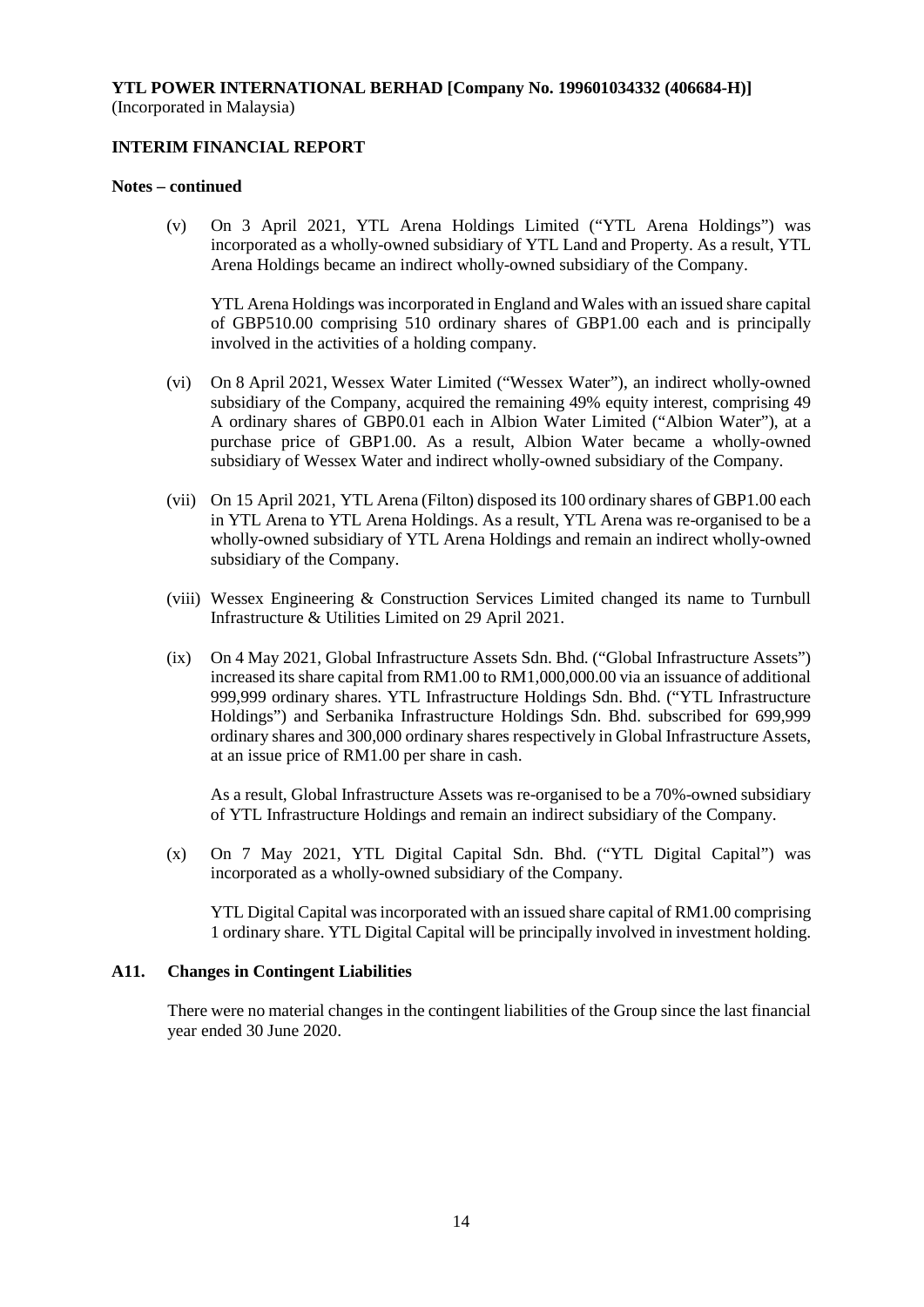### **INTERIM FINANCIAL REPORT**

#### **Notes – continued**

### **A12. Fair value measurement**

The Group measures fair value using the following fair value hierarchy that reflects the significance of the input used in making the measurements:

- a) Level 1 quoted price (unadjusted) in active market for identical assets or liabilities;
- b) Level 2 inputs other than quoted prices included within Level 1 that are observable for the assets or liabilities, either directly (that is, as prices) or indirectly (that is, derived from prices); and
- c) Level 3 inputs for the assets or liabilities that are not based on observable market data (unobservable inputs).

The following table presents the Group's assets and liabilities that are measured at fair value as at:

|                                              | Level 1<br><b>RM'000</b> | Level 2<br>RM'000 | Level 3<br><b>RM'000</b> | Total<br>RM'000 |
|----------------------------------------------|--------------------------|-------------------|--------------------------|-----------------|
| 30.6.2021                                    |                          |                   |                          |                 |
| <b>Assets</b>                                |                          |                   |                          |                 |
| Financial assets at fair value through       |                          |                   |                          |                 |
| profit or loss:                              |                          |                   |                          |                 |
| - Trading derivatives                        |                          | 42                |                          | 42              |
| - Income funds                               |                          | 1,752,455         |                          | 1,752,455       |
| - Equity investments                         |                          | 6,469             |                          | 6,469           |
| Financial assets at fair value through other |                          |                   |                          |                 |
| comprehensive income                         | 43,134                   | 45                | 162,045                  | 205,224         |
| Derivatives used for hedging                 |                          | 290,138           |                          | 290,138         |
| Total assets                                 | 43,134                   | 2,049,149         | 162,045                  | 2,254,328       |
| <b>Liabilities</b>                           |                          |                   |                          |                 |
| Financial liabilities at fair value through  |                          |                   |                          |                 |
| profit or loss:                              |                          |                   |                          |                 |
| - Trading derivatives                        |                          | 39                |                          | 39              |
| Derivatives used for hedging                 |                          | 34,748            |                          | 34,748          |
| <b>Total liabilities</b>                     |                          | 34,787            |                          | 34,787          |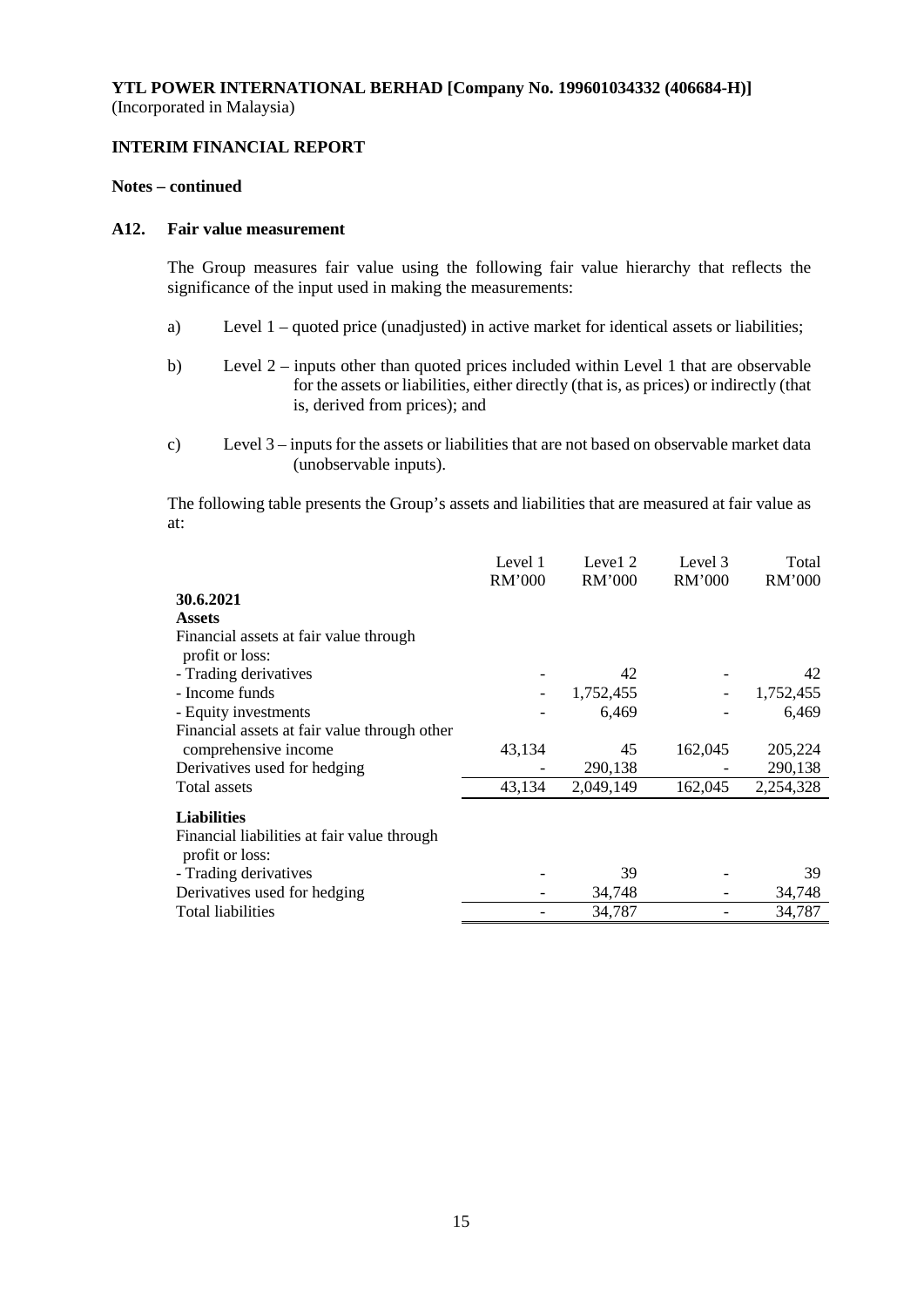# **INTERIM FINANCIAL REPORT**

### **PART B – EXPLANATORY NOTES PURSUANT TO APPENDIX 9B OF THE LISTING REQUIREMENTS OF BURSA MALAYSIA SECURITIES BERHAD**

### **B1. Review of the Results**

The comparison of the results is tabulated below:

|                                      | <b>Individual Quarter</b>  |                            | <b>Variance</b>        | <b>Cumulative Quarter</b>  |                            | <b>Variance</b>        |
|--------------------------------------|----------------------------|----------------------------|------------------------|----------------------------|----------------------------|------------------------|
|                                      | 30.6.2021<br><b>RM'000</b> | 30.6.2020<br><b>RM'000</b> | $\frac{0}{0}$<br>$+/-$ | 30.6.2021<br><b>RM'000</b> | 30.6.2020<br><b>RM'000</b> | $\frac{6}{6}$<br>$+/-$ |
| Revenue                              |                            |                            |                        |                            |                            |                        |
| Power generation (Contracted)        | 62,667                     | 84,604                     | $-25.9%$               | 261,146                    | 633,435                    | $-58.8\%$              |
| Multi utilities business (Merchant)  | 1,656,066                  | 1,212,433                  | $+36.6%$               | 6,014,487                  | 5,766,132                  | $+4.3%$                |
| Water & sewerage                     | 1,054,664                  | 855,865                    | $+23.2%$               | 3,773,956                  | 3,483,523                  | $+8.3%$                |
| Telecommunications business          | 189,332                    | 112,654                    | $+68.1%$               | 543,530                    | 458,433                    | $+18.6%$               |
| Investment holding activities        | 64,174                     | 26,014                     | $>100.0\%$             | 189,643                    | 295,654                    | $-35.9\%$              |
|                                      | 3,026,903                  | 2,291,570                  | $+32.1%$               | 10,782,762                 | 10,637,177                 | $+1.4%$                |
| <b>Profit/(Loss)</b> before taxation |                            |                            |                        |                            |                            |                        |
| Power generation (Contracted)        | 13,320                     | 14,135                     | $-5.8\%$               | 35,238                     | 57,657                     | $-38.9\%$              |
| Multi utilities business (Merchant)  | 27,094                     | (17, 145)                  | $>100.0\%$             | 275,253                    | (172, 359)                 | $>100.0\%$             |
| Water & sewerage                     | 90,798                     | 73,355                     | $+23.8%$               | 493,811                    | 610,109                    | $-19.1%$               |
| Telecommunications business          | (17, 925)                  | (44, 599)                  | $+59.8%$               | (190, 546)                 | (264, 772)                 | $+28.0%$               |
| Investment holding activities        | 39,159                     | 73,657                     | $-46.8%$               | 22,701                     | 194,556                    | $-88.3%$               |
|                                      | 152,446                    | 99,403                     | $+53.4%$               | 636,457                    | 425,191                    | $+49.7%$               |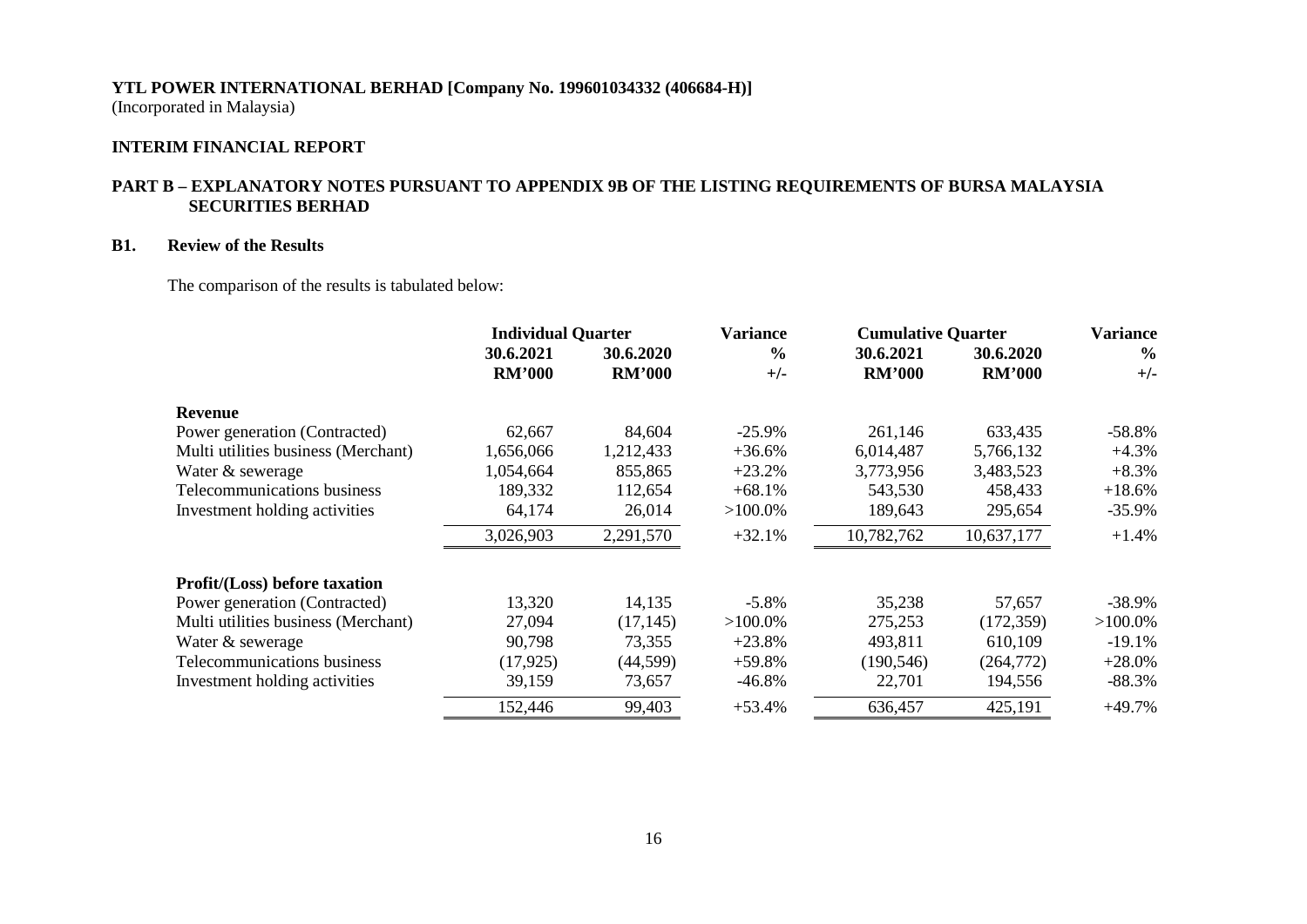### **INTERIM FINANCIAL REPORT**

#### **Notes – continued**

#### a) Current Quarter vs Preceding Year Corresponding Quarter

The Group profit before taxation for the current financial quarter improved by RM53.0 million or 53.4% to RM152.4 million as compared to RM99.4 million recorded in the preceding year corresponding quarter.

The Group recorded higher revenue of RM3,026.9 million for the current financial quarter ended 30 June 2021, an increase of RM735.3 million or 32.1% as compared to RM2,291.6 million recorded in the preceding year corresponding quarter ended 30 June 2020.

Performance of the respective operating business segments for the quarter ended 30 June 2021 as compared to the preceding year corresponding quarter is analysed as follows:

#### Power generation (Contracted)

Profit before taxation was consistent with the comparative quarter. The lower revenue was mainly due to the lower energy payment recorded while the capacity charge remains the same.

#### Multi utilities business (Merchant)

The increase in profit before taxation was mainly due to the higher retail margin. The higher revenue was primarily due to the higher volume of electricity sold and increase in fuel oil price.

#### Water & sewerage

The increase in profit before taxation was mainly due to the lower allowance for impairment of receivables.

The higher revenue was contributed primarily by growth in the segment's unregulated business.

### Telecommunications business

The reduction in loss before taxation and higher revenue was mainly due to growth of the subscriber base resulting from the launch of affordable data plans bolstered by partnerships and collaborations.

### Investment holding activities

The lower profit before taxation was mainly due to the contribution to a corporate social responsibility programme and lower share of profits of investments accounted for using the equity method, partially offset by higher fair value gains on investment properties.

The increase in revenue was primarily due to the income generated from the Brabazon project.

### b) Current Year to date vs Preceding Year to date

The Group profit before taxation for the current financial year improved by RM211.3 million or 49.7% to RM636.5 million as compared to RM425.2 million recorded in the preceding year, principally attributable to the better performance in Multi utilities business (Merchant) segment.

The Group recorded higher revenue of RM10,782.8 million for the current financial year ended 30 June 2021, a marginal increase as compared to RM10,637.2 million recorded in the preceding financial year ended 30 June 2020.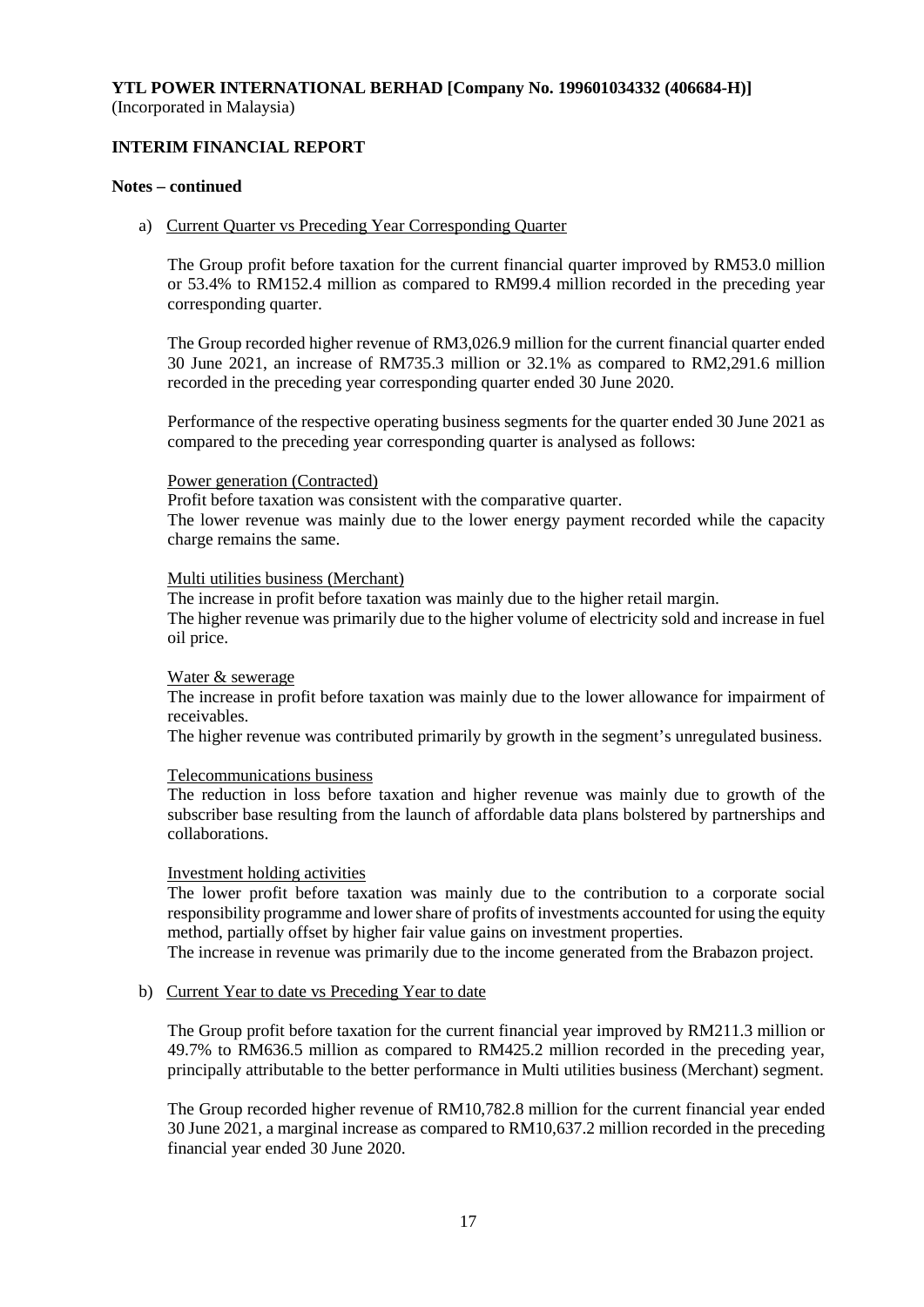# **INTERIM FINANCIAL REPORT**

#### **Notes – continued**

Performance of the respective operating business segments for the year ended 30 June 2021 as compared to the preceding year was consistent with the notes mentioned in (a) above with the exception of the business segments mentioned below:

### Power generation (Contracted)

The lower profit before taxation was mainly due to a one-off write-down of inventories. The lower revenue was mainly due to the lower energy payment recorded while the capacity charge remains the same.

### Multi utilities business (Merchant)

The increase in profit before taxation was mainly due to the higher retail margin, higher fuel oil tank leasing rates, lower finance costs and a recovery of impairment of receivables arising from a successful appeal against a High Court decision.

The higher revenue was primarily due to the higher volume of electricity sold and increase in fuel oil price.

#### Water & sewerage

The lower profit before taxation was mainly due to the price reset as determined by regulator. The higher revenue was contributed primarily by growth in the segment's unregulated business.

#### Investment holding activities

The lower profit before taxation was mainly due to the contribution to a corporate social responsibility programme and lower share of profits of investments accounted for using the equity method, partially offset by higher fair value gains on investment properties. The lower revenue was primarily due to lower interest income.

### **B2. Comparison with Preceding Quarter**

|                                           | <b>Current</b><br><b>Quarter</b><br>30.6.2021<br><b>RM'000</b> | <b>Preceding</b><br><b>Quarter</b><br>31.3.2021<br><b>RM'000</b> | <b>Variance</b><br>$\frac{6}{9}$<br>$+/-$ |
|-------------------------------------------|----------------------------------------------------------------|------------------------------------------------------------------|-------------------------------------------|
| Revenue                                   | 3,026,903                                                      | 2,636,477                                                        | $+14.8%$                                  |
| Consolidated profit before taxation       | 152,446                                                        | 168,574                                                          | $-9.6\%$                                  |
| Consolidated (loss)/profit after taxation | (462, 210)                                                     | 129,679                                                          | $->100.0\%$                               |

The increase in revenue as compared to the preceding quarter was primarily attributable to the better performance in the Multi utilities business (Merchant) and Water & sewerage segments. The loss after taxation in the current quarter was due to the recognition of deferred tax expenses arising from the increase in UK Corporation Tax rate from 19% to 25% due to take effect from 1 April 2023 as disclosed in Note B7.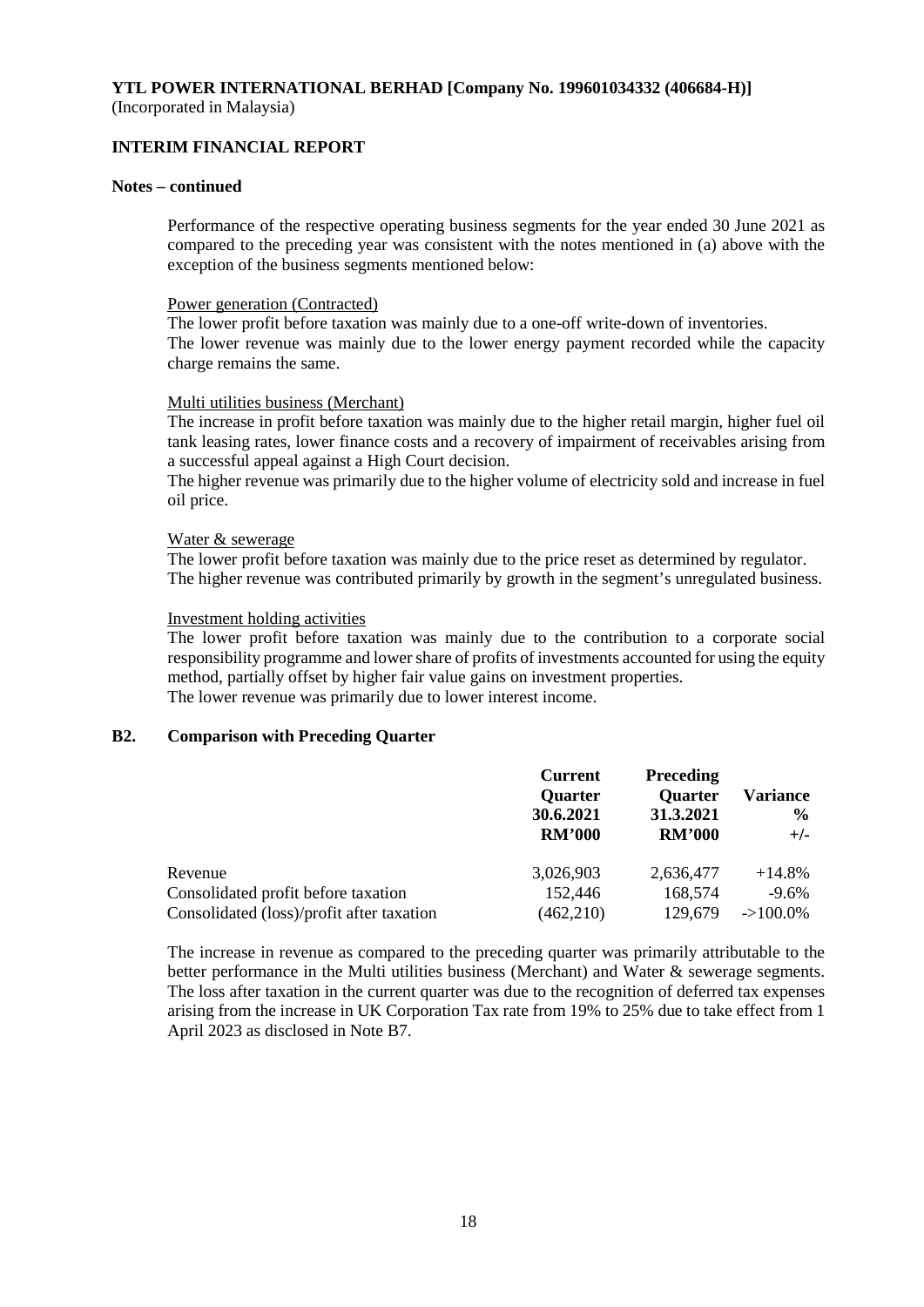#### **INTERIM FINANCIAL REPORT**

#### **Notes – continued**

#### **B3. Prospects**

Globally, businesses are facing unprecedented social and economic challenges following the outbreak of the global Covid-19 pandemic. Countries where the Group operates have implemented various movement control regulations and laws and limited the operation of nonessential services. However, the Group's businesses have largely not been affected as being utility in nature, are essential services that have continued to operate throughout the current control period.

#### Power generation (Contracted)

The Group has an 80% equity interest in PT Tanjung Jati Power Company ("TJPC"), an independent power producer which is undertaking the development of Tanjung Jati A, a 2 x 660 megawatt coal-fired power project in Java, Indonesia. TJPC has a 30-year power purchase agreement with PT PLN (Persero), Indonesia's state-owned electric utility company, amended and restated in December 2015 and March 2018. In February 2020, TJPC obtained the Business Viability Guarantee Letter from the Ministry of Finance of the Republic of Indonesia and is working towards achieving financial close.

The Group also has a 45% equity interest in Attarat Power Company ("APCO"), which is developing a 554 megawatt (gross) oil shale fired power generation project in the Hashemite Kingdom of Jordan. APCO has signed a 30-year Power Purchase Agreement (including construction period of 3.5 years) with the National Electric Power Company ("NEPCO"), Jordan's state-owned utility, for the entire electrical capacity and energy of the power plant, with an option for NEPCO to extend the Power Purchase Agreement to 40 years (from the commercial operation date of the project's second unit). Construction has commenced on the project with commercial operations for the first unit scheduled to commence in the middle of the calendar year 2020 and the second unit in the last quarter of the calendar year 2020. However, the global Covid-19 pandemic has led to a delay in the project due to travel and movement restrictions imposed by the Government of Jordon with commercial operations for both units now expected to be in the latter part of the second half of the calendar year 2021. APCO has invoked the force majeure provisions under the Power Purchase Agreement with NEPCO. As the effects of Covid-19 are still on-going, the force majeure provisions are still in effect.

YTL Power Generation Sdn. Bhd. ("YTLPG") commenced operations on 1 September 2017 for the supply of 585MW of capacity from the existing facility in Paka for a term of 3 years 10 months, which was successfully completed on 30 June 2021.

#### Multi utilities business (Merchant)

As power generation is an essential service, electricity demand is expected to remain stable despite the continuous control measures implemented by the Singapore government to curb the Covid-19 pandemic.

The proposed acquisition of Tuaspring announced on 12 March 2020 which is currently pending completion is a logical extension of the Group's existing multi utilities operations. The power plant and associated assets of Tuaspring, which is the newest combined cycle power plant in Singapore, will, upon completion, be integrated into existing businesses and expected to contribute positively to the future earnings of the Group. The proposed acquisition was approved by the Energy Market Authority of Singapore (EMA) in May 2020; completion is now conditional on the approval from the Public Utilities Board of Singapore and completion of financing.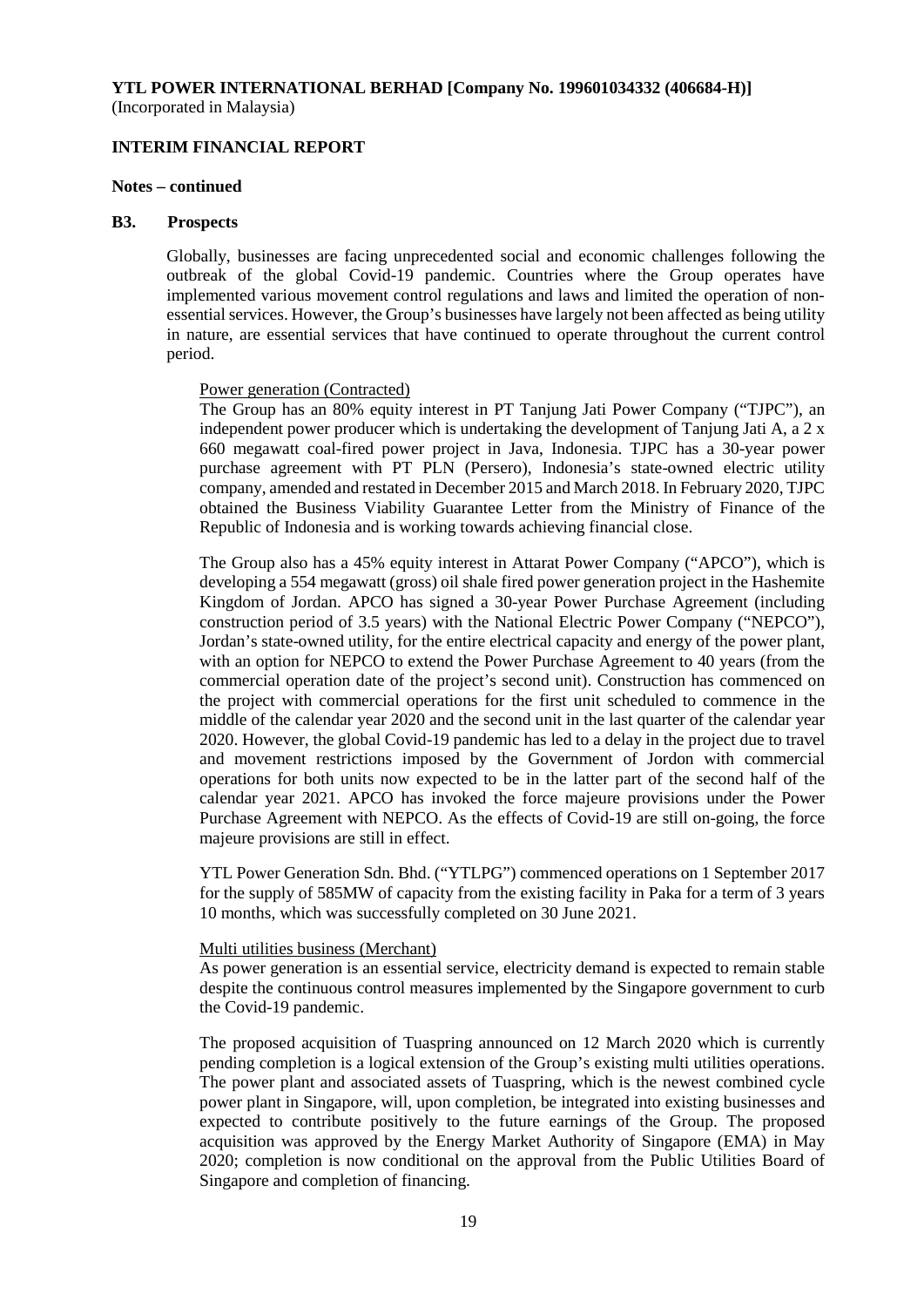**INTERIM FINANCIAL REPORT** 

#### **Notes – continued**

This segment will continue to focus on customer service and diversification beyond the core business into integrated multi-utilities supply.

#### Water & sewerage

Wessex Water enters the second year of its Price Review ("PR19"), it continues to work towards delivering the investment commitments agreed with the regulator. By the end of the Price Review, 31 March 2025, Wessex Water will have delivered RM7.5 billion (GBP1.3 billion) of capital investment with a resulting RAB value in excess of RM22.4 billion (GBP3.9 billion). Wessex Water continues to explore low risk opportunities for organic growth within the wider UK group.

#### Telecommunications business

With the existing network in place, this segment will continue to expand its telecommunications infrastructure business and subscriber base. In August 2020, Jalinan Digital Negara ("JENDELA"), a plan to upgrade Malaysia's digital communications infrastructure formulated by the Government and the Malaysian Communications and Multimedia Commission, was launched. Initial phases of the plan focus on expanding 4G mobile broadband coverage and increasing broadband speeds, with the aim of shutting down 3G by the end of 2021. As such, YTL Communications' pure-4G YES network is well positioned to continue to attract subscribers and meet the country's digital infrastructure needs.

In response to the Covid-19 pandemic, YTL Communications and FrogAsia in collaboration with YTL Foundation, a charitable foundation funded principally by the YTL Group, launched the Learn from Home Initiative in March 2020 to enable students to learn from home. Under the initiative, YTL Foundation provided free YES SIM cards with 40GB of data to students registered in government schools and partner tertiary education institutions and also provided free mobile phones and YES data plans to students from B40 families. Online learning resources and lessons were also provided by FrogAsia to facilitate learning from home.

On 5 May 2021, the Government of Malaysia launched the Jaringan Prihatin programme under which the Government is providing subsidies of RM300 to B40 households and RM180 to B40 individuals for device and data plans offered by participating service providers. As this is a natural extension of the Learn From Home Initiative, YTL Communications has collaborated with YTL Foundation to offer free smartphones and 12 month data plans to the households and individuals who qualify to receive the Jaringan Prihatin subsidies. The Jaringan Prihatin programme was originally due to end on 31 July 2021 but has been extended by the Government to 30 September 2021.

YTL Communications' YES Kasi Up programme which was launched in December 2020, offers the most affordable data plans in the market. The programme includes a referral scheme that gives cash rewards to subscribers for being referral ambassadors for YES. The on-going partnership with Shopee, the country's largest e-commerce platform, rewards Shopee customers who are YES subscribers with free data for money spent on Shopee, making data even more affordable and accessible. By offering affordable data plans and bringing in new partners, this segment has increased its subscriber base significantly.

The Group expects the performance of its business segments to remain resilient due to the essential nature of its operations, and will continue to closely monitor the related risks and impact on all business segments.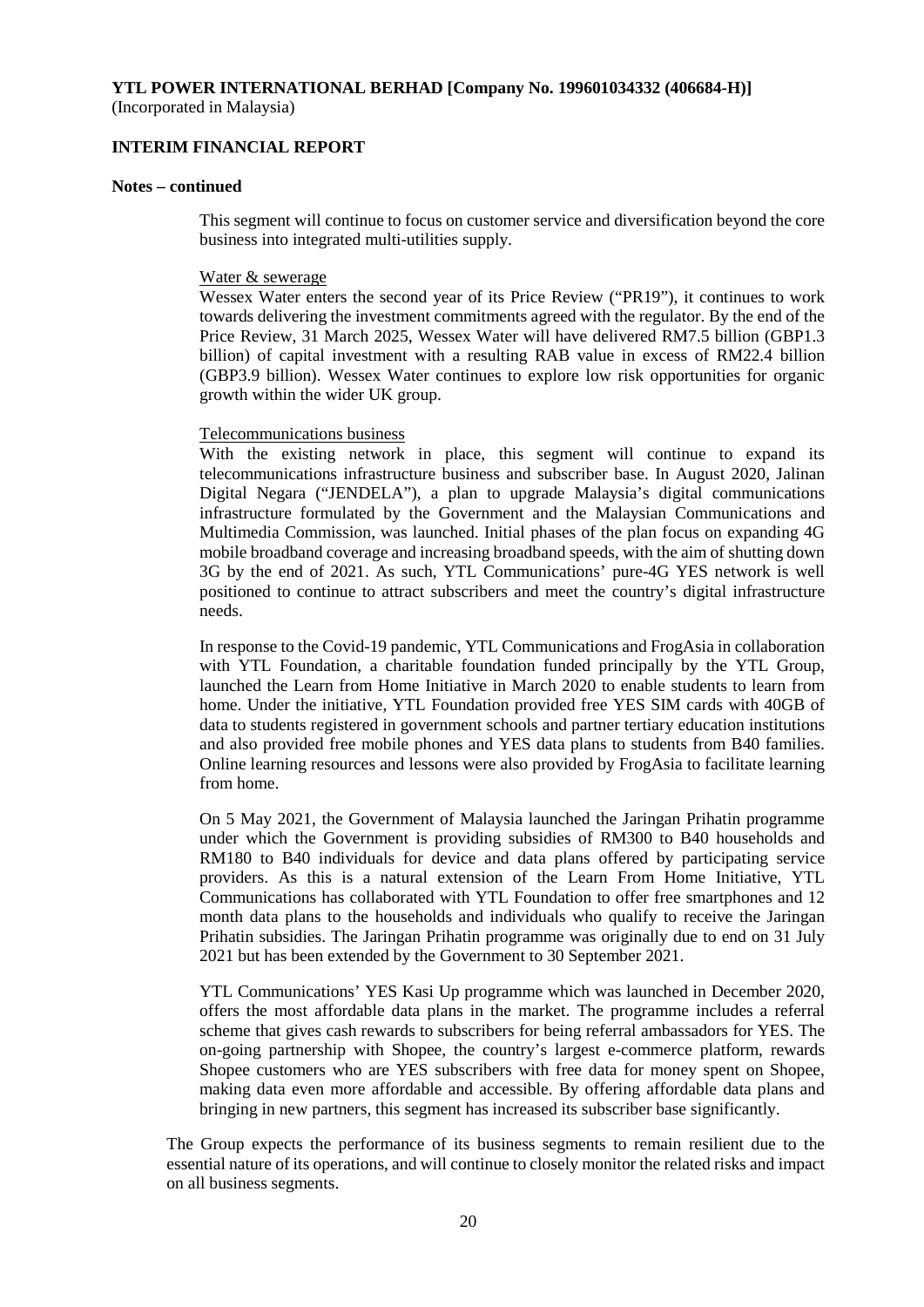### **INTERIM FINANCIAL REPORT**

#### **Notes – continued**

## **B4. Variance of Actual Profit from Financial Estimate, Forecast, Projection or Profit Guarantee**

The Group did not issue any financial estimate, forecast, projection or profit guarantee during the current financial year to date.

### **B5. Audit Report of the preceding financial year ended 30 June 2020**

The Auditors' Report on the financial statements of the financial year ended 30 June 2020 did not contain any qualification.

#### **B6. (Loss)/Profit for the period/year**

|                                                              | <b>Current</b><br>Quarter<br>30.6.2021<br><b>RM'000</b> | <b>Current</b><br>Year<br><b>To Date</b><br>30.6.2021<br><b>RM'000</b> |
|--------------------------------------------------------------|---------------------------------------------------------|------------------------------------------------------------------------|
| Profit before taxation is stated after charging/(crediting): |                                                         |                                                                        |
| Allowance for impairment of intangible assets                | 1,269                                                   | 1,269                                                                  |
| Allowance for impairment of inventories                      | 711                                                     | 15,975                                                                 |
| Allowance for impairment of receivables (net of reversals)   | 29,538                                                  | 22,595                                                                 |
| Amortisation of contract costs                               | 541                                                     | 3,043                                                                  |
| Amortisation of deferred income                              | (1, 811)                                                | (5,924)                                                                |
| Amortisation of grants and contributions                     | (5,534)                                                 | (18, 487)                                                              |
| Amortisation of intangible assets                            | 24,725                                                  | 76,607                                                                 |
| Bad debts written off/(recovered)                            | 806                                                     | (733)                                                                  |
| Depreciation of property, plant and equipment                | 306,685                                                 | 1,089,809                                                              |
| Depreciation of right-of-use assets                          | 27,403                                                  | 123,168                                                                |
| Fair value (gain)/loss on investments                        | (10, 392)                                               | 7,511                                                                  |
| Fair value gain on investment properties                     | (83,050)                                                | (83,050)                                                               |
| Gain on foreign exchange                                     | (529)                                                   | (9,937)                                                                |
| Interest expense                                             | 241,863                                                 | 952,293                                                                |
| Interest income                                              | (826)                                                   | (13, 531)                                                              |
| Net gain on disposal of property, plant and equipment        | (30, 481)                                               | (35,691)                                                               |
| Net gain on disposal of investments                          | (25)                                                    | (25)                                                                   |
| Property, plant and equipment written off                    | 834                                                     | 2,821                                                                  |
| Write back of liabilities and charges                        | (3,798)                                                 | (7, 304)                                                               |
|                                                              | =======                                                 | =========                                                              |

There was no exceptional items charged/(credited) for the period/year.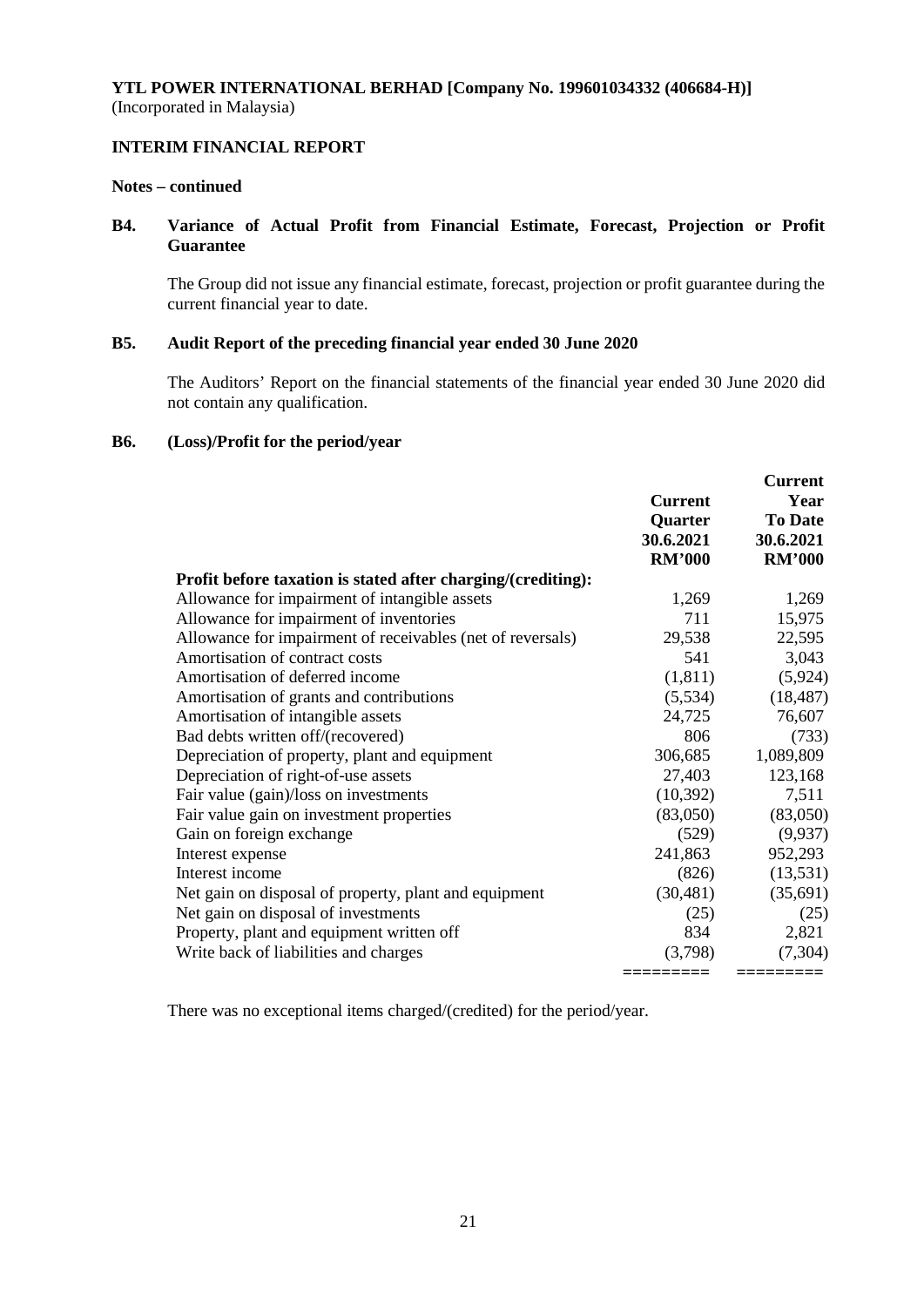# **INTERIM FINANCIAL REPORT**

### **Notes – continued**

### **B7. Taxation**

|                                   |                | <b>Current</b> |
|-----------------------------------|----------------|----------------|
|                                   | <b>Current</b> | Year           |
|                                   | <b>Quarter</b> | <b>To Date</b> |
|                                   | 30.6.2021      | 30.6.2021      |
|                                   | <b>RM'000</b>  | <b>RM'000</b>  |
| In respect of current period/year |                |                |
| - Income Tax                      | 5,782          | 102,071        |
| - Deferred Tax                    | 608,874        | 633,045        |
|                                   | 614,656        | 735,116        |

The UK Corporation Tax rate is due to increase from 19% to 25% with effect from 1 April 2023, resulting in a higher effective tax rate for the Group as compared to the Malaysian statutory income tax rate for the current financial quarter and financial year. Consequently, the deferred tax balances as at 30 June 2021 were re-measured at that date which resulted in a debit to the income statement of RM540.5 million.

### **B8. Corporate Proposals**

There were no corporate proposals announced by the Company which are not completed as at the date of this report save for the following:

• On 12 March 2020, the Company and Taser Power Pte. Ltd., entered into a put and call option agreement with Tuaspring Pte. Ltd. ("Tuaspring") for the proposed acquisition of the power plant and associated assets of Tuaspring by YTL PowerSeraya Pte. Limited, from the receivers and managers of Tuaspring, for a total purchase consideration of SGD331,452,000 to be settled as to SGD230,000,000 in cash and SGD101,452,000 comprising ordinary shares and loan notes amounting to 7.54% of the post-acquisition equity in YTL Utilities (S) Pte. Limited, the immediate holding company of YTL PowerSeraya Pte. Limited ("Proposed Acquisition").

Approval for the Proposed Acquisition from the Energy Market Authority of Singapore was received on 20 May 2020. Completion is now conditional inter alia on approval of the Public Utilities Board of Singapore and completion of financing arrangements which are currently pending.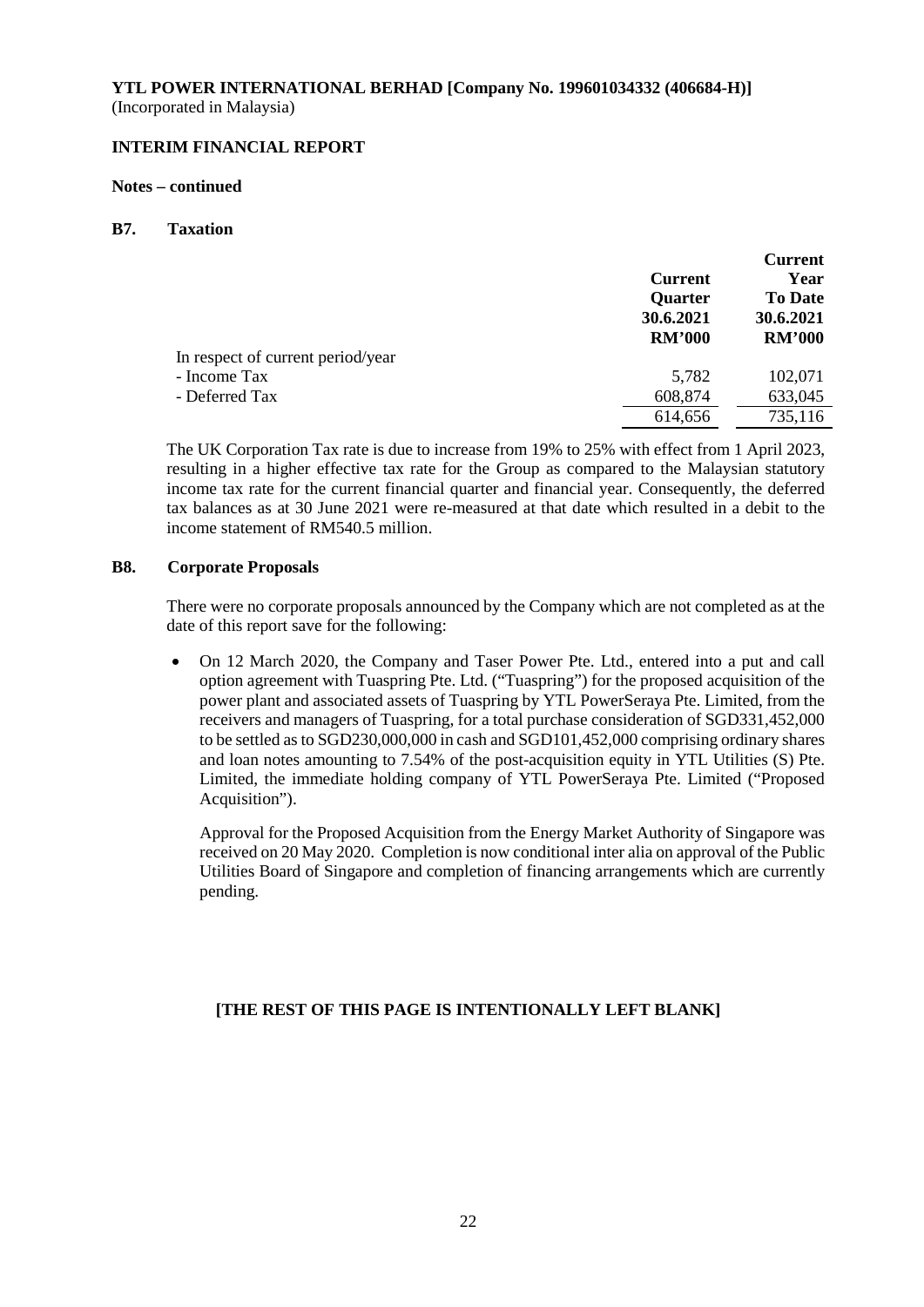### **INTERIM FINANCIAL REPORT**

#### **Notes – continued**

#### **B9. Group Borrowings and Debt Securities**

The Group's borrowings as at 30 June 2021 are as follows:

|                         | <b>Secured</b><br><b>RM'000</b> | <b>Unsecured</b><br><b>RM'000</b> | <b>Total</b><br><b>RM'000</b> |
|-------------------------|---------------------------------|-----------------------------------|-------------------------------|
| Current                 |                                 |                                   |                               |
| Bank overdrafts         |                                 | 26,051                            | 26,051                        |
| Bonds                   |                                 | 2,496,924                         | 2,496,924                     |
| Revolving credit        |                                 | 405,208                           | 405,208                       |
| Term loans              |                                 | 1,558,873                         | 1,558,873                     |
|                         |                                 | 4,487,056                         | 4,487,056                     |
| Non- current            |                                 |                                   |                               |
| Bonds                   |                                 | 16,281,223                        | 16,281,223                    |
| Revolving credit        |                                 | 599,821                           | 599,821                       |
| Term loans              |                                 | 8,987,877                         | 8,987,877                     |
|                         |                                 | 25,868,921                        | 25,868,921                    |
|                         |                                 |                                   |                               |
| <b>Total borrowings</b> |                                 | 30,355,977                        | 30,355,977                    |

The borrowings which are denominated in foreign currency are as follows:

|                       | Foreign<br>currency<br>2000 | RM<br><b>Equivalents</b><br>$900^\circ$ |
|-----------------------|-----------------------------|-----------------------------------------|
| US Dollar             | 447,876                     | 1,860,611                               |
| <b>Sterling Pound</b> | 2,749,160                   | 15,820,591                              |
| Singapore Dollar      | 1,943,741                   | 6,006,548                               |

All borrowings of the subsidiaries are on non-recourse basis to the Company save and except for borrowings totalling RM1,135.4 million, for which the Company has provided corporate guarantees to the financial institutions.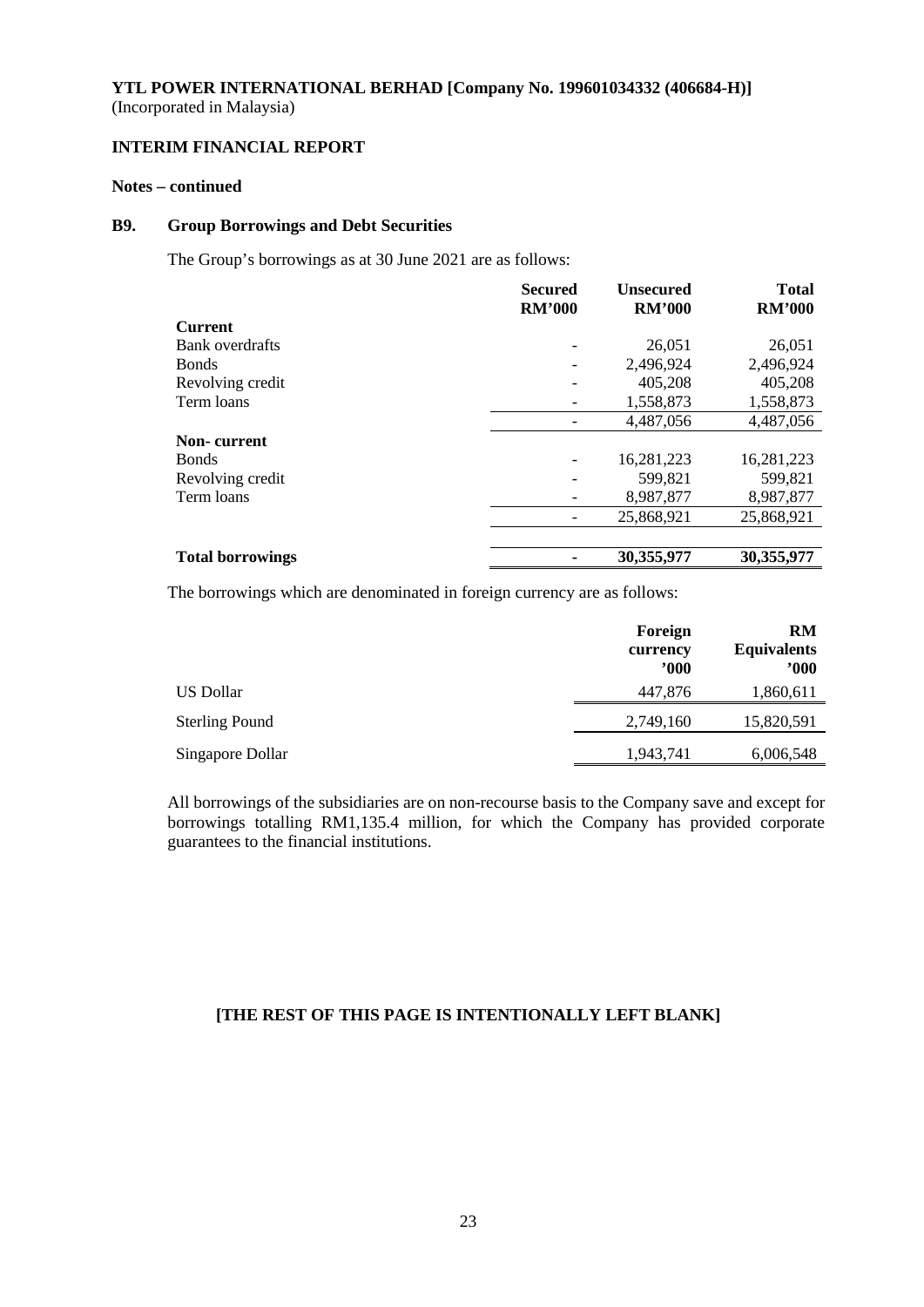## **INTERIM FINANCIAL REPORT**

#### **Notes – continued**

#### **B10. Derivative Financial Instruments and Fair Value Changes of Financial Liabilities**

(a) Derivative Financial Instruments

As at 30 June 2021, the Group's outstanding derivatives are as follows:

| <b>Type of Derivatives</b>                                                                   | <b>Contract/Notional Value</b><br><b>RM'000</b> | <b>Fair Value</b><br><b>RM'000</b> |
|----------------------------------------------------------------------------------------------|-------------------------------------------------|------------------------------------|
| <b>Fuel oil Swaps</b><br>- Less than 1 year<br>- 1 year to 3 years<br>- More than 3 years    | 1,161,494<br>165,971                            | 250,582<br>25,064                  |
| <b>Currency forwards</b><br>- Less than 1 year<br>- 1 year to 3 years<br>- More than 3 years | 1,371,298<br>228,301                            | (20, 936)<br>683                   |

The Group entered into fuel oil swaps to hedge highly probable forecast physical fuel oil and natural gas purchases that are expected to occur at various dates in the future. The fuel oil swaps have maturity dates that match the expected occurrence of these transactions.

The Group entered into currency forwards to hedge highly probable forecast transactions denominated in foreign currency expected to occur in the future. The currency forwards have maturity dates that match the expected occurrence of these transactions.

All derivative financial instruments are executed with creditworthy counter parties with a view to limit the credit risk exposure of the Group.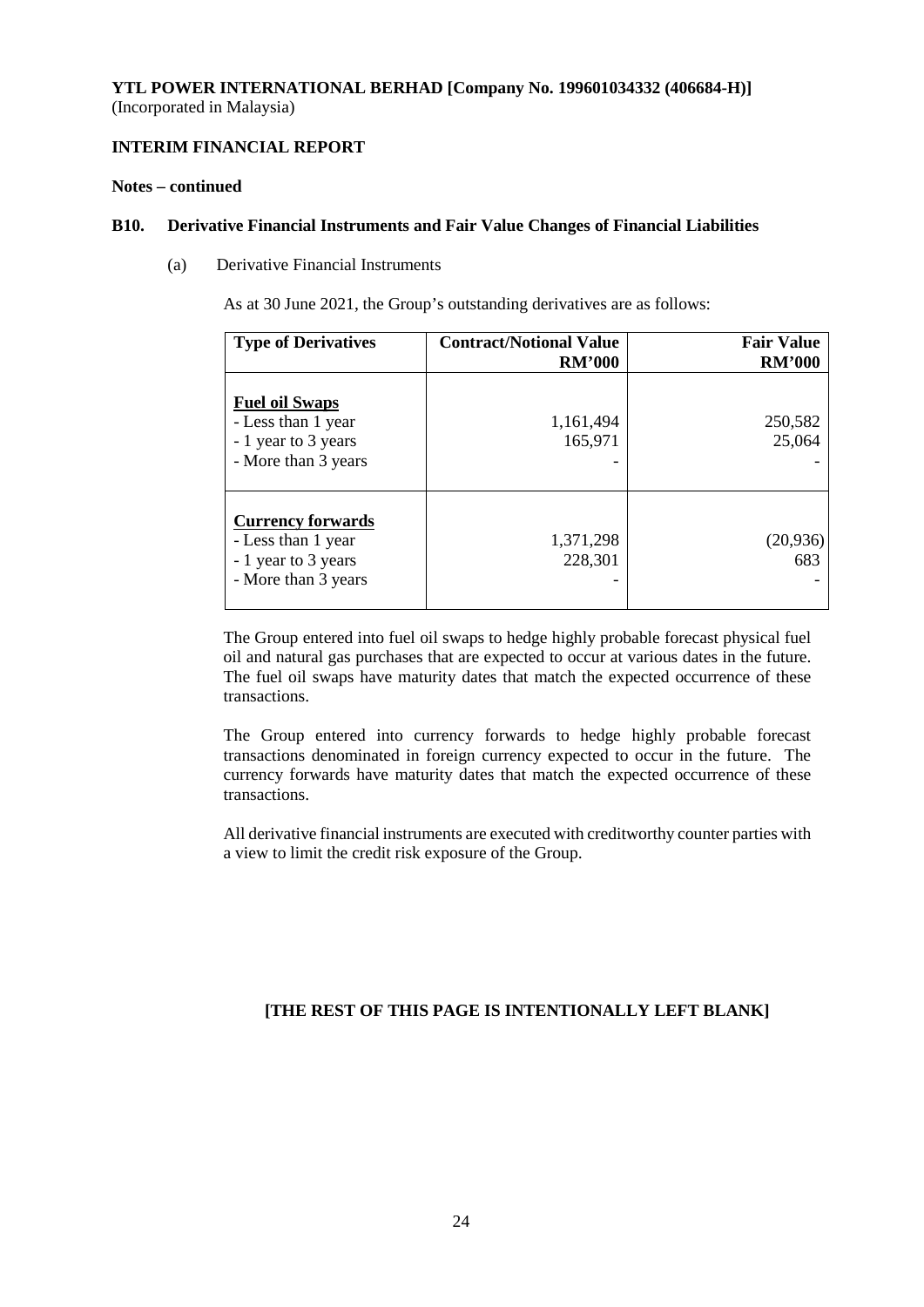# **INTERIM FINANCIAL REPORT**

### **Notes – continued**

(b) Fair Value Changes of Financial Liabilities

The gains arising from fair value changes of financial liabilities for the current financial year ended 30 June 2021 are as follows:

|                                                         |                                                                                                      |                                                                                                                                                          | Fair value gain                                         |                                                                 |
|---------------------------------------------------------|------------------------------------------------------------------------------------------------------|----------------------------------------------------------------------------------------------------------------------------------------------------------|---------------------------------------------------------|-----------------------------------------------------------------|
| <b>Type of</b><br>financial<br><b>liabilities</b>       | <b>Basis of fair value</b><br>measurement                                                            | <b>Reason for the</b><br>gain                                                                                                                            | <b>Current</b><br>quarter<br>30.6.2021<br><b>RM'000</b> | <b>Current</b><br>year<br>to date<br>30.6.2021<br><b>RM'000</b> |
| Forward<br>foreign<br>currency<br>exchange<br>contracts | Foreign exchange<br>differential<br>between the<br>contracted rate and<br>the market forward<br>rate | Foreign exchange<br>rates differential<br>between the<br>contracted rate and<br>the market forward<br>rate which have<br>moved in favour of<br>the Group | 9                                                       | 48                                                              |
| Fuel oil swap                                           | Fuel oil price<br>differential<br>between the<br>contracted price<br>and the market<br>forward price | Fuel oil price<br>differential<br>between the<br>contracted price<br>and the market<br>forward price<br>which have moved<br>in favour of the<br>Group    | 1,405                                                   | 4,667                                                           |
|                                                         |                                                                                                      | Total                                                                                                                                                    | 1,414                                                   | 4,715                                                           |